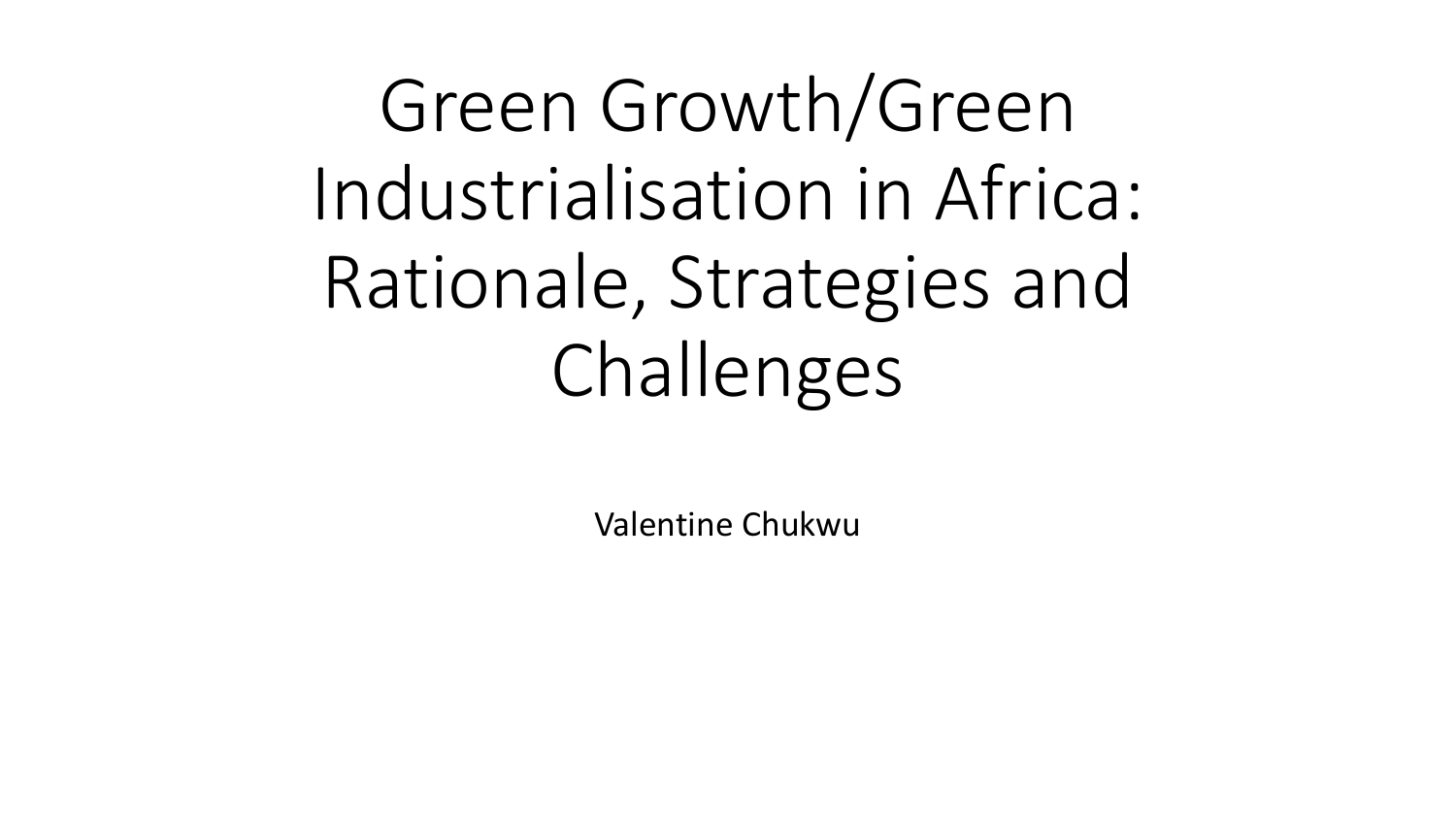## Introduction

- The United Nations Conference on Sustainable Development (Rio+20) identified the green economy as one of many approaches to sustainable development.
- **Example 2** African countries recognized that transition to a green economy is an opportunity to drive inclusive growth in the continent.
- Thus, many African countries adopted green-growth strategies now pursued in selected sectors.
- As of June 2015, several countries had developed, or were in the process of developing green industrialisation action plans at the national level.
- These include Ethiopia, Kenya, Mozambique, Rwanda, Senegal, South Africa and Tunisia.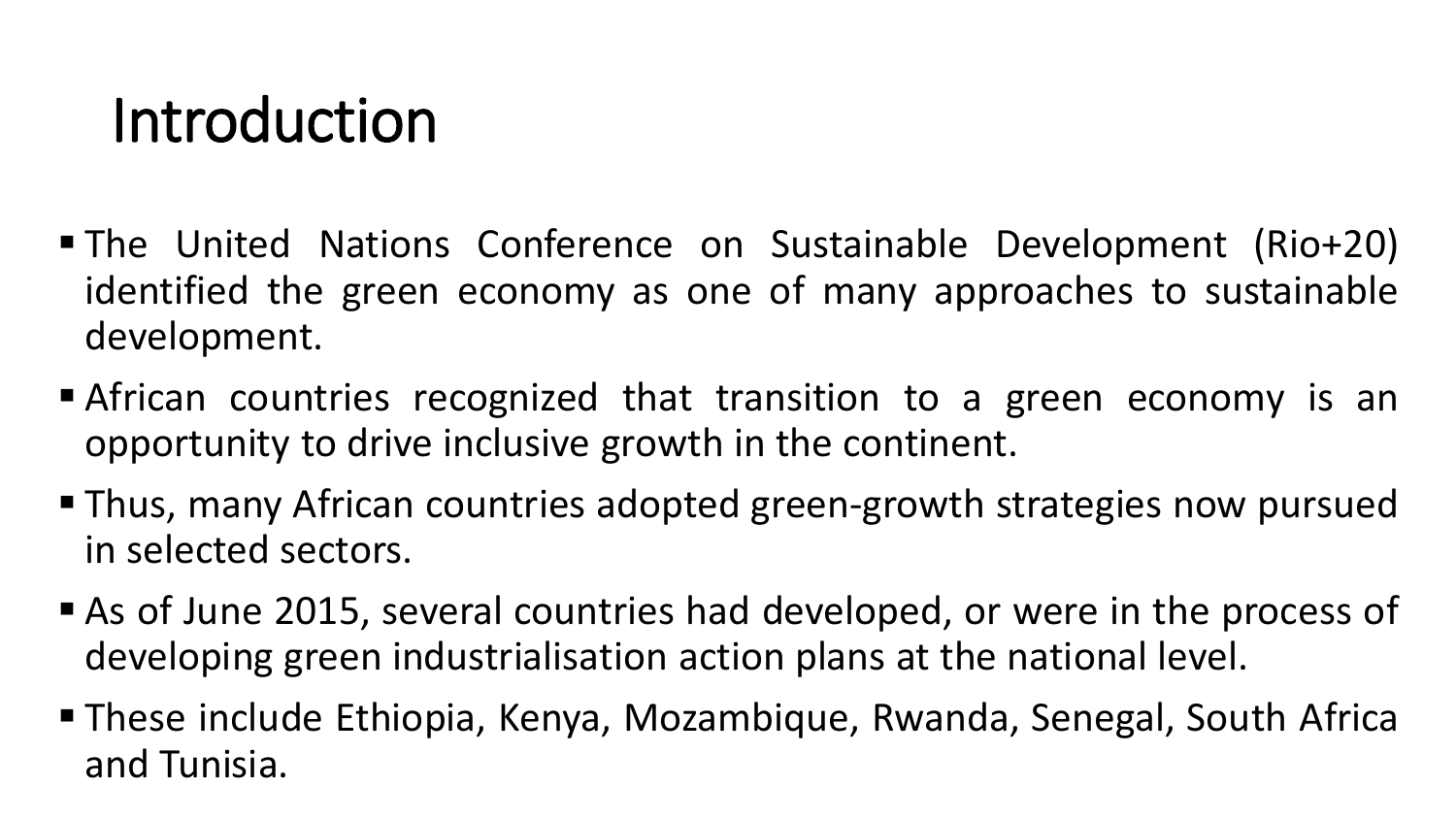**Greening industrialization** ensures that the structural transformation process avoids stranded assets; copes with accelerated urbanization; reduces resource inputs and increases efficiency in the production process; cuts back on harmful waste emissions, strengthens infrastructure to reduce environmental impacts; and improves the natural resource base.

The overarching goal for green growth is to establish incentives or institutions that increase well-being by:

■ improving resource management and boosting productivity;

■ encouraging economic activity to take place where it is of best advantage to society over the long-term; thus leading to innovation.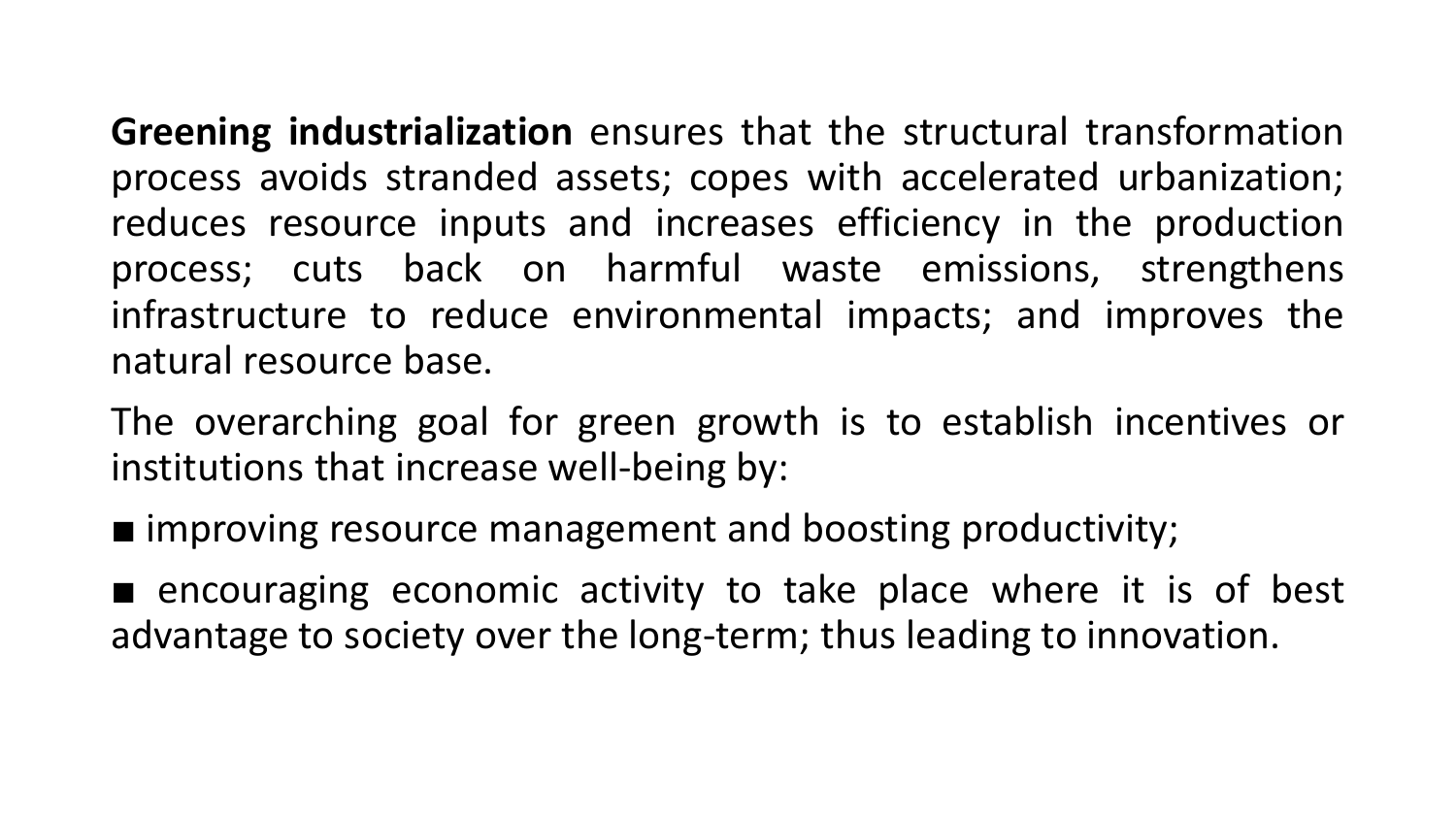# Rationale for green growth in Africa 1. Natural Capital Depletion

- Africa is home to some:
- 30% of the world's mineral reserves,
- 8% of the world's natural Gas
- 12 per cent of the world's oil reserves.
- 40% of the world's gold
- 90% of its chromium and platinum
- Largest reserves of cobalt, diamonds, platinum and uranium in the world
- 65% of the world's arable land
- 10% of the planet's internal renewable fresh water source.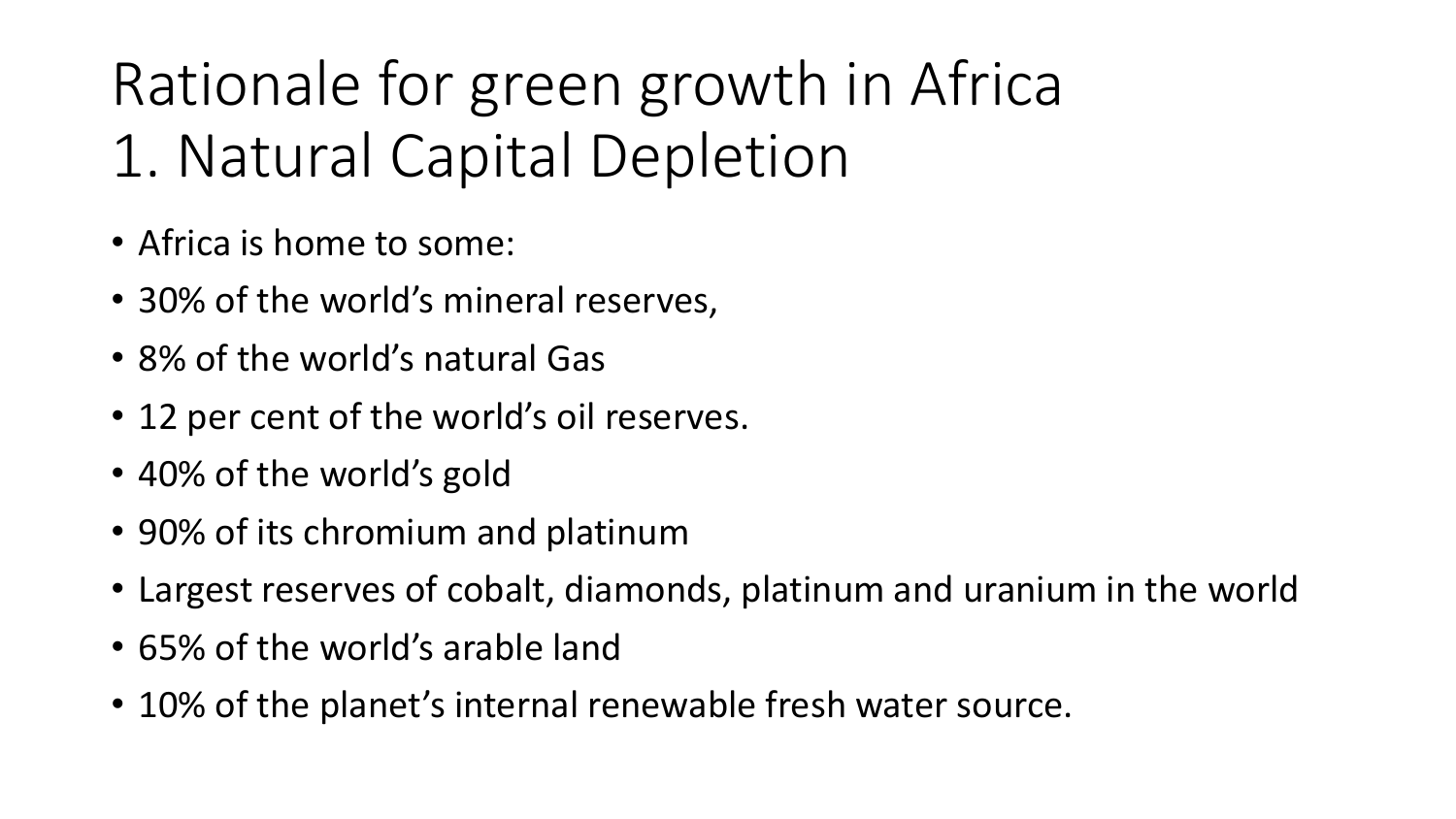- In some African countries, natural capital accounts for between 30% and 50% of total wealth.
- Over 70% of people living in sub-Saharan Africa depend on forests and woodlands for their livelihoods.
- THE DANGER: A Significant share of these resources is used unsustainably.
- Most are lost through illegal activities, reducing streams of benefits from these resources over time.
- For instance, Africa loses an estimated USD 195 billion annually of its natural capital through illicit financial flows, illegal mining, illegal logging, the illegal trade in wildlife, unregulated fishing and environmental degradation and loss.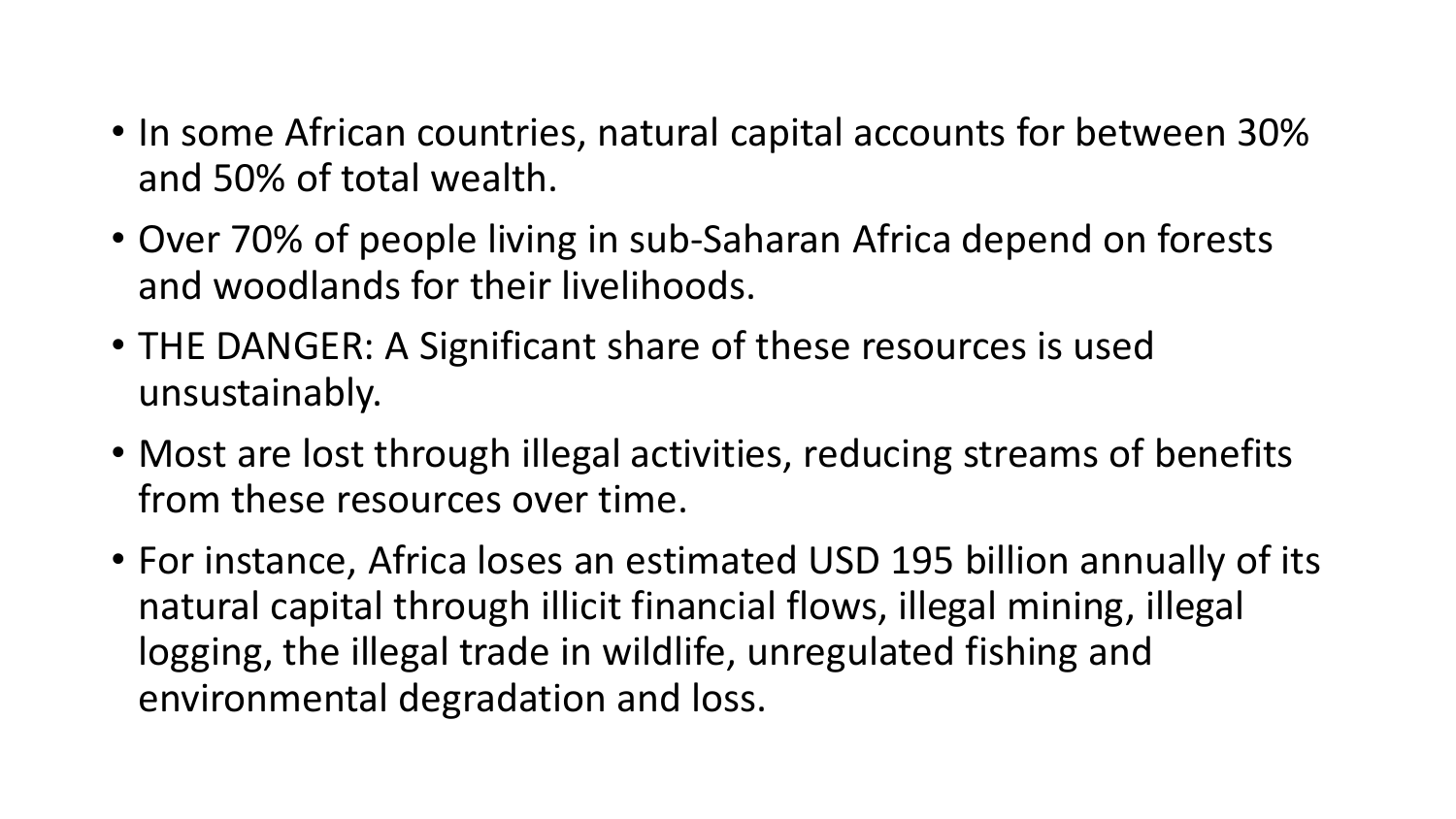# Rationale 2: Poverty and Food Insecurity

- Recently, poverty levels declined in most African countries: On average, the proportion of African households with a consumption level below the 1.9\$/day poverty line declined from 40% in 2010 to **34% in 2019**. At below 3.2 \$/day, the poverty rate fell from 63% to 59%; and at below 5.5 \$/day, it fell from 83% to 80% (United Nations Conference on Trade and Development).
- In 2019, **one in three** Africans— 422 million people—live below the global poverty line (Brookings, 2019).
- In 2020, the proportion of people living on less than \$1.90 a day jumped from 2.3% to **2.9%** due to COVID (United Nations)
- UN-backed report, West Africa is hit by its worst food crisis in a decade. For instance, according to World Bank the number of *poor* Nigerians is projected to hit 95.1 million in *2022.*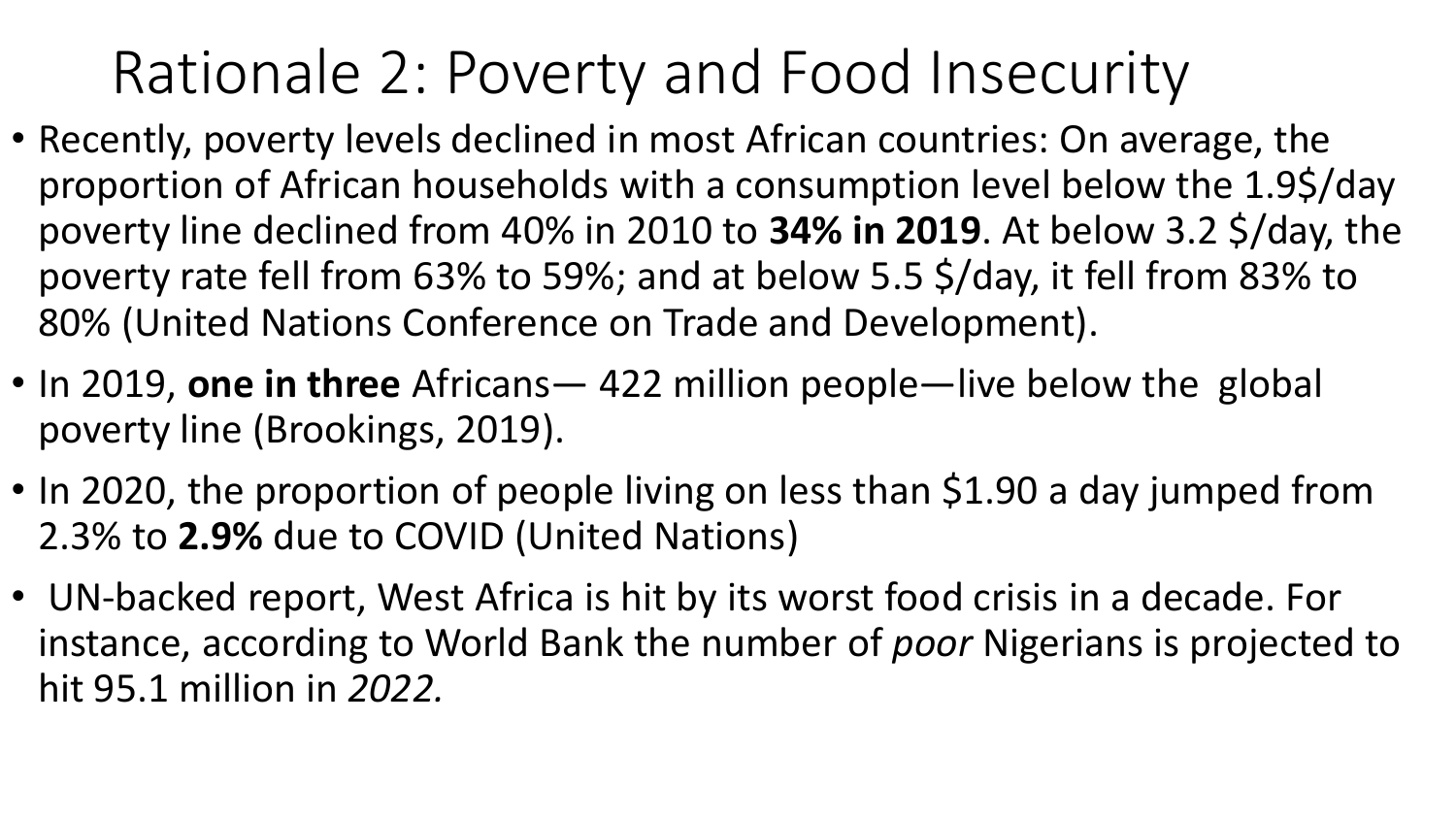• About 70% of Africans rely on agriculture for their basic income.

But, current agricultural practices are jeopardizing future productive processes, which could in turn throw many more Africans into a state of poverty and food insecurity.

Most obviously, soil productivity is diminishing as a result of poor land and water management practices, inappropriate fertilization, a decrease in the application and duration of fallow cycles, excess grazing and logging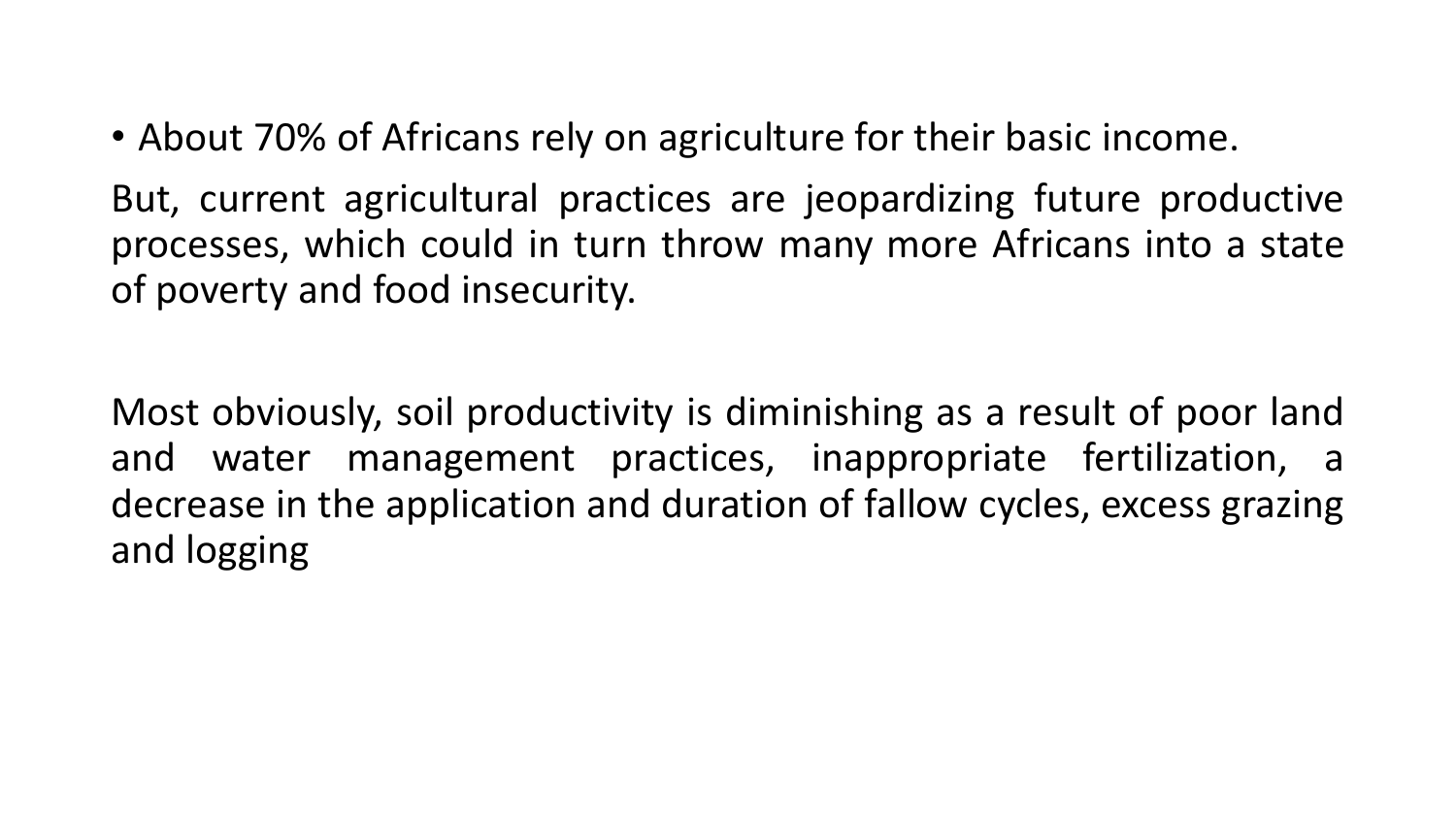# Rationale 3: Employment Creation and Capital-Intensive Enclaves

The non-inclusiveness of Africa's economic growth can be primarily attributed to the capital-intensive enclave sectors.

This means less use of labour force, which entail little benefits for the majority of the population (AFDB, 2012).

African economic growth has not yielded a commiserate increase in job opportunities─ especially for women and the youth.

For growth to be inclusive, high levels of employment must be sustained over the long-term across a variety of different sectors (World Bank, 2012).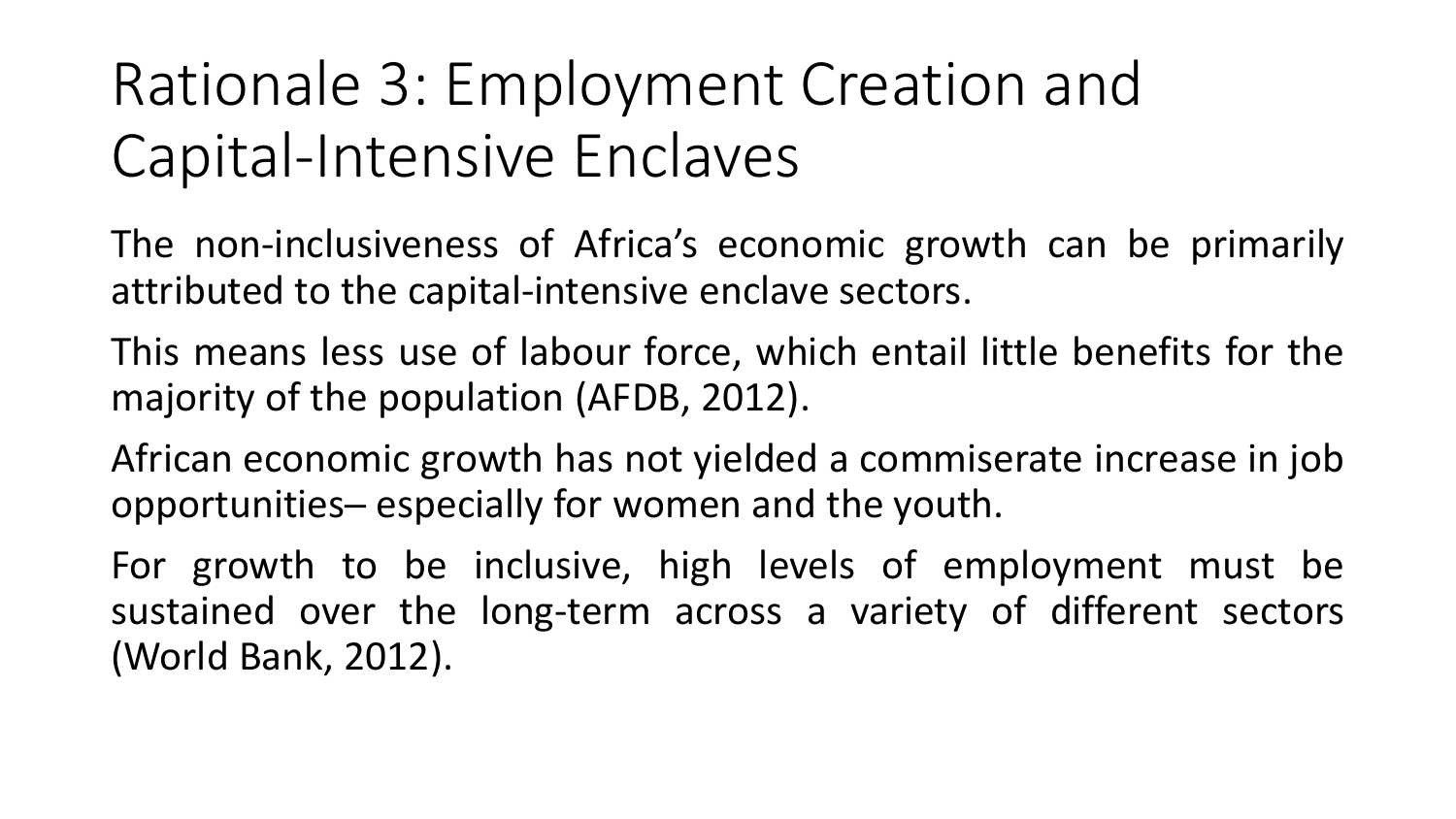Of serious concern is that majority of African jobs are essentially dependent, or inextricably connected, to the extraction of natural resources.

For example, 80% of Africa's employment comes from the agricultural, mineral, fishing, and forestry sectors (UNESEC, 2011).

Promoting inclusive green growth agenda in Africa is vital. This will enhance economic opportunities while sustaining valuable natural capital, serving as the foundation for sustainable employment growth.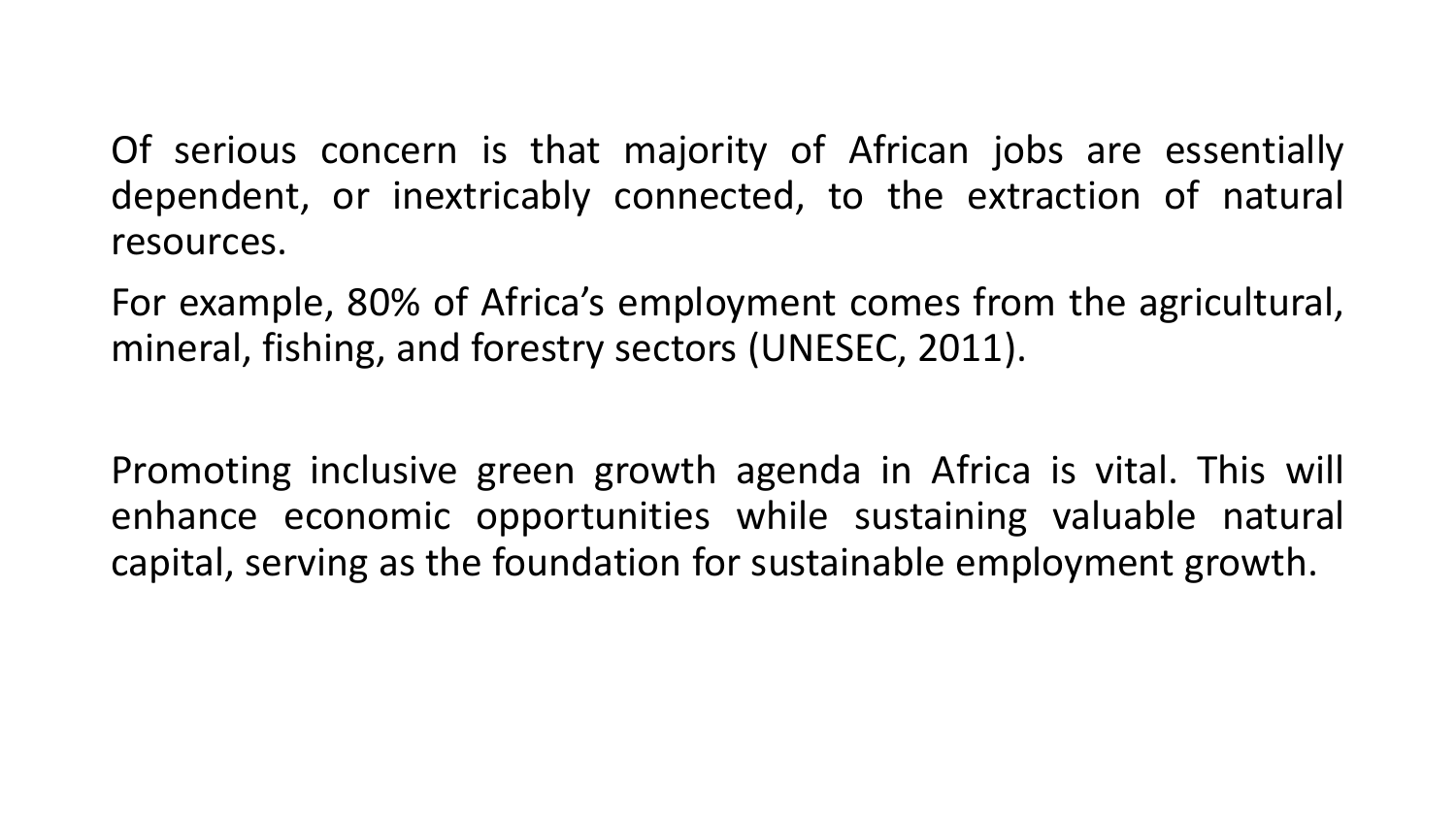## Rationale 4: Climate Change

- Over 60% of Africans depend directly on agriculture for their livelihoods.
- Agriculture contributes about 50% of Africa's total export value and approximately 21% of its total Gross Domestic Product.
- But, agricultural activity is highly sensitive to climate change, largely because it depends on biodiversity and ecosystems.
- Dwindling agricultural productivity and biodiversity losses are caused by excessive extraction of natural resources, deforestation and forest degradation, large-scale monocropping and use of chemical fertilisers and pesticides (FAO, 2003).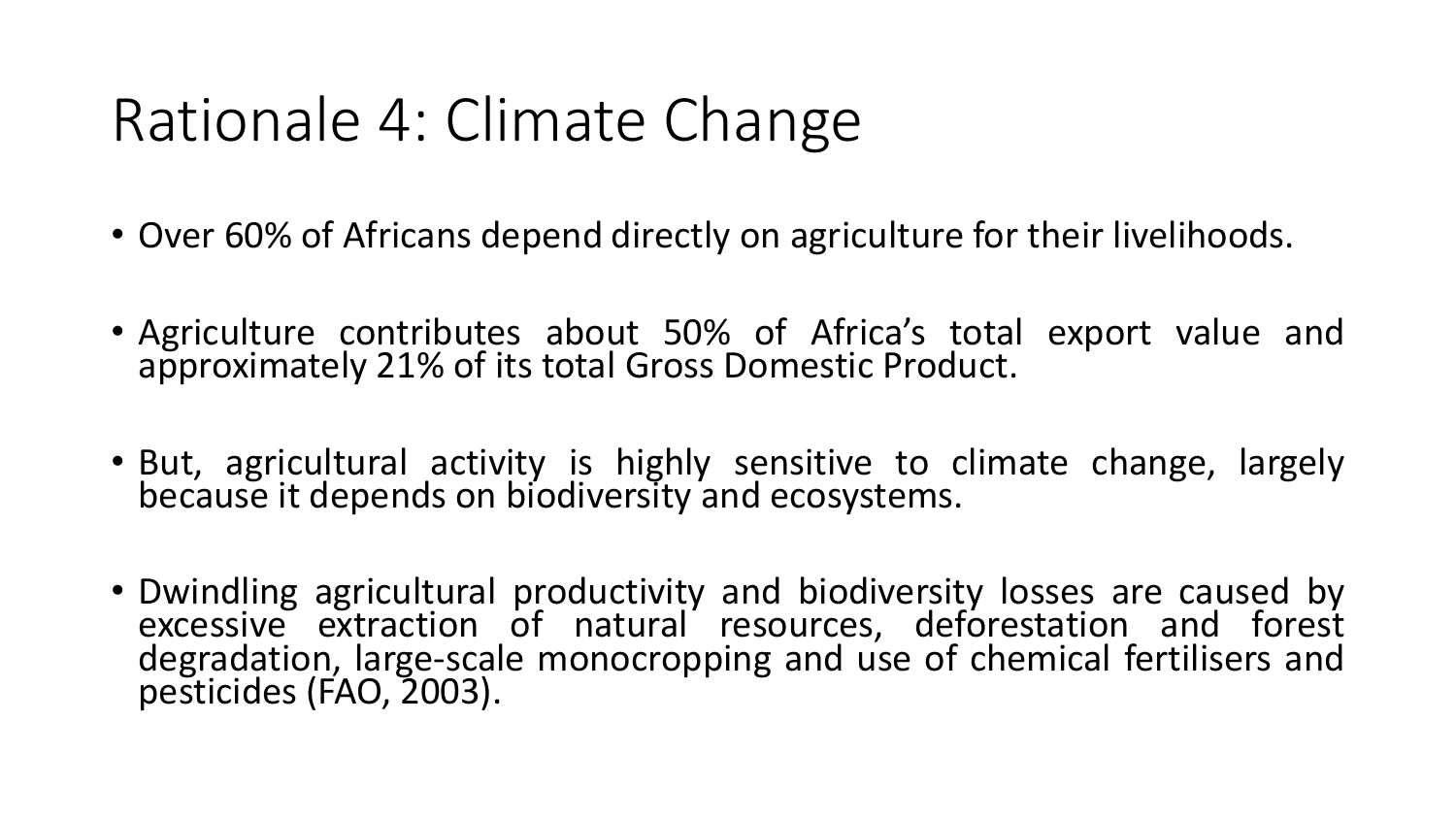- Drought is one of the most serious hazards for Africa's agricultural sector in certain areas.
- By 2100, regions of arid and semi-arid land are expected to expand by 60-90 million hectares, resulting in agricultural losses of nearly 7% of GDP in northern, western, central and southern Africa.
- Studies have demonstrated that net revenue derived from crop production could decrease to 90% by 2100.
- It is expected that African countries will lose close to 20% of agricultural productivity to climate change by 2050.
- Source: IPCC (2007).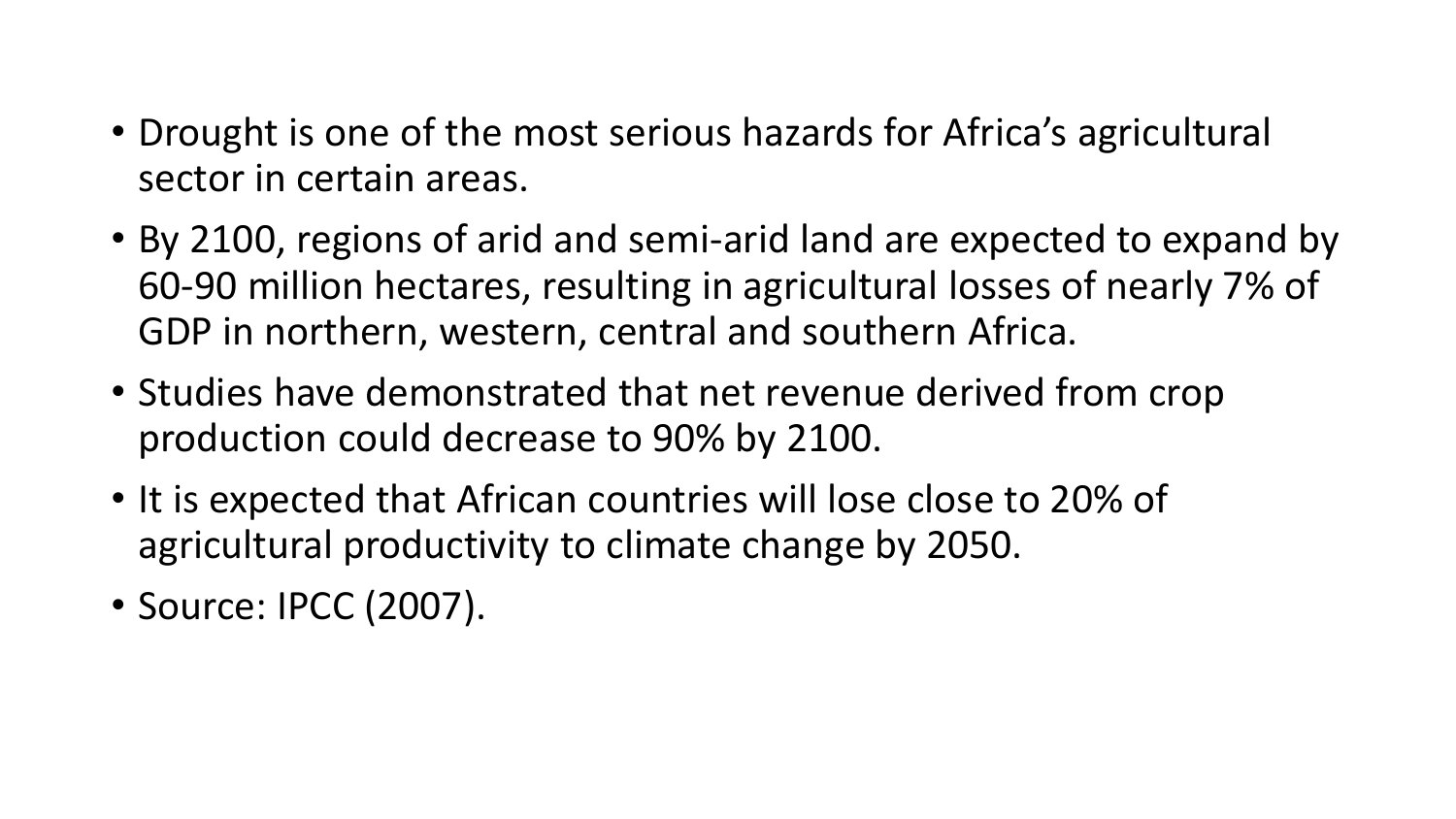### Climate Change 4: Water

- Long-term declines in rainfall have increased the spread of deserts in southern and western Africa, resulting in shifting sand dunes and the loss of biodiversity (IPCC, 2007).
- Rise in sea water temperatures will cause coral bleaching.
- Based on a variety of scenarios, climate change is expected to cause losses of about 5,000 African plant species, over 50% of some bird and mammal species, and decline the productivity of Africa's lakes by between 20 and 30% by 2100 (IPCC, 2007).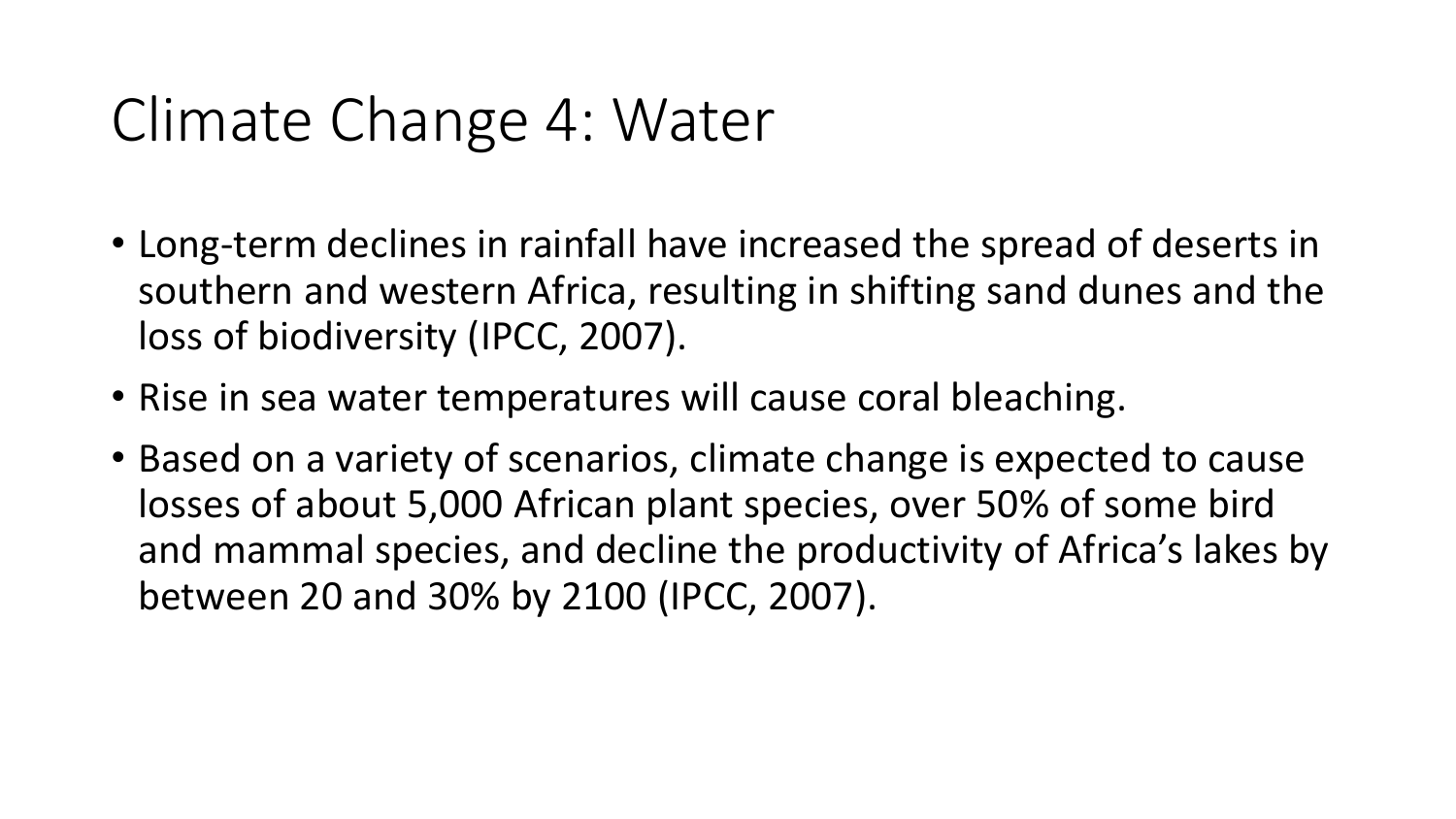## Climate Change 4: Cities/settlements

- Africa's urban populations is estimated at 746 million by 2030, when half of the continent's population is expected to be living in cities, most of who live in coastal cities (UN-HABITAT, 2008).
- More than a quarter of Africa's population lives within 100km of the coast (Nkomo et al., 2002).
- By 2100, Africa's coastlines and river deltas with densely populated low-lying areas will be affected by about one-metre high sea level rise , resulting in increased flooding and coastal erosion, and unpredictable disasters occurring without warning (Nkomo et al., 2006).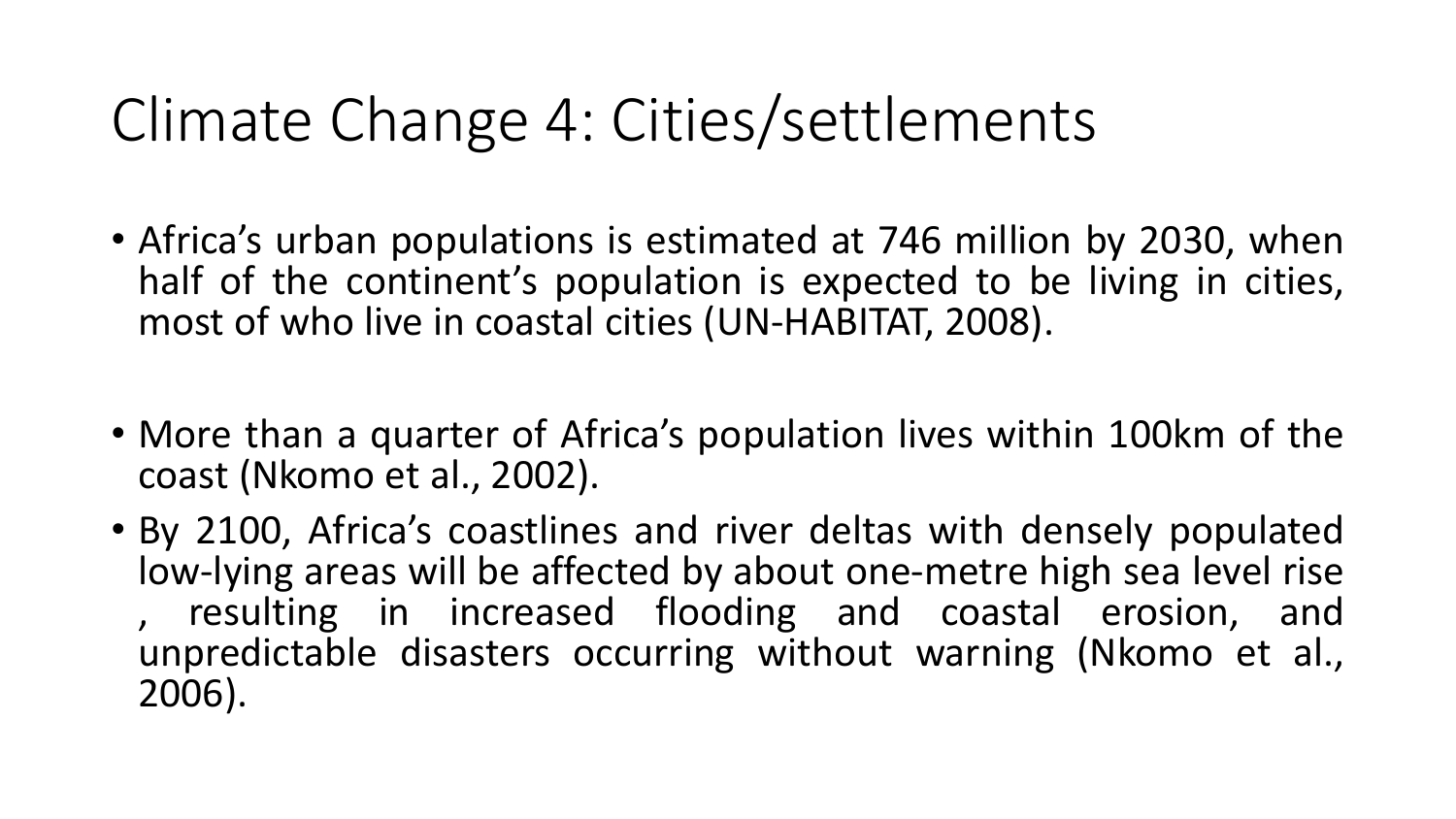# Efforts By African Countries

- Africa has over 388 policy frameworks designed to initiate and entrench green growth (International Energy Agency).
- national cleaner production centres and the leather industry of Uganda
- Ghanaian timber value chain
- Agribusiness in Côte d'Ivoire
- agro-led industrialization: catfish farming in Nigeria
- biofuels in Malawi
- solar energy in Rwanda
- solar energy in Morocco
- geothermal energy in Kenya
- trade-offs and choices for energy in Nigeria
- renewable energy developments in South Africa

#### **THE CASE OF RWANDA AND KENYA AS EXAMPLES**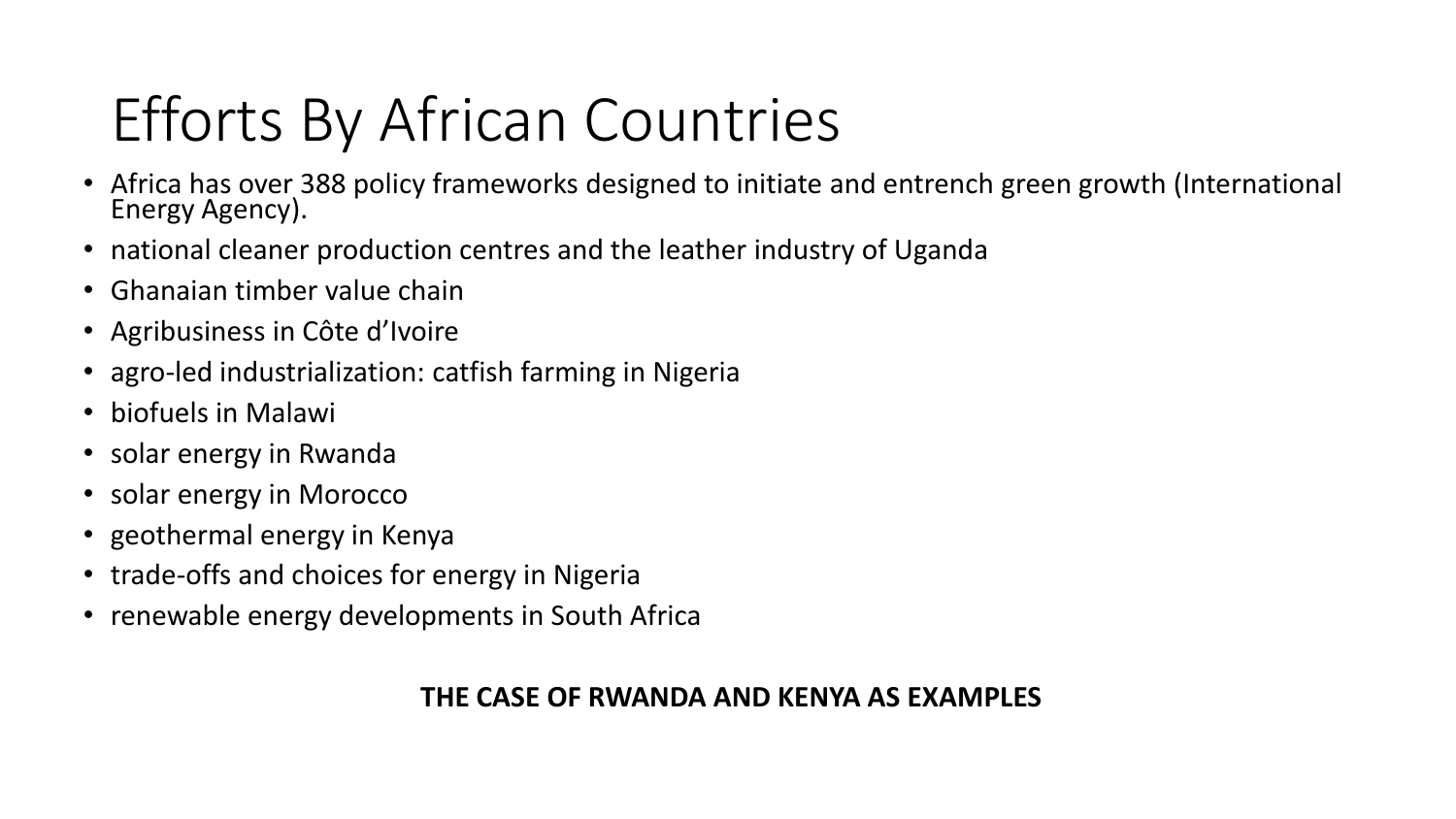## The Case of Rwanda

- Rwanda is landlocked and has limited transport infrastructure. It is entirely dependent on oil imports which accounted for 16% of total imports by cost in 2010. This results in very high transport charges, accounting for some 40% of costs.
- Rwanda's main energy source is biomass, sourced mainly from onfarm trees and plantations of fast growing eucalyptus trees.
- As at 2011, only 13% of the population has access to electricity.
- Electricity generation capacity was low at 95MW, dominated by hydropower and oil-fuelled power plants.
- Yet, Rwanda has over 1,000MW potential from renewable sources.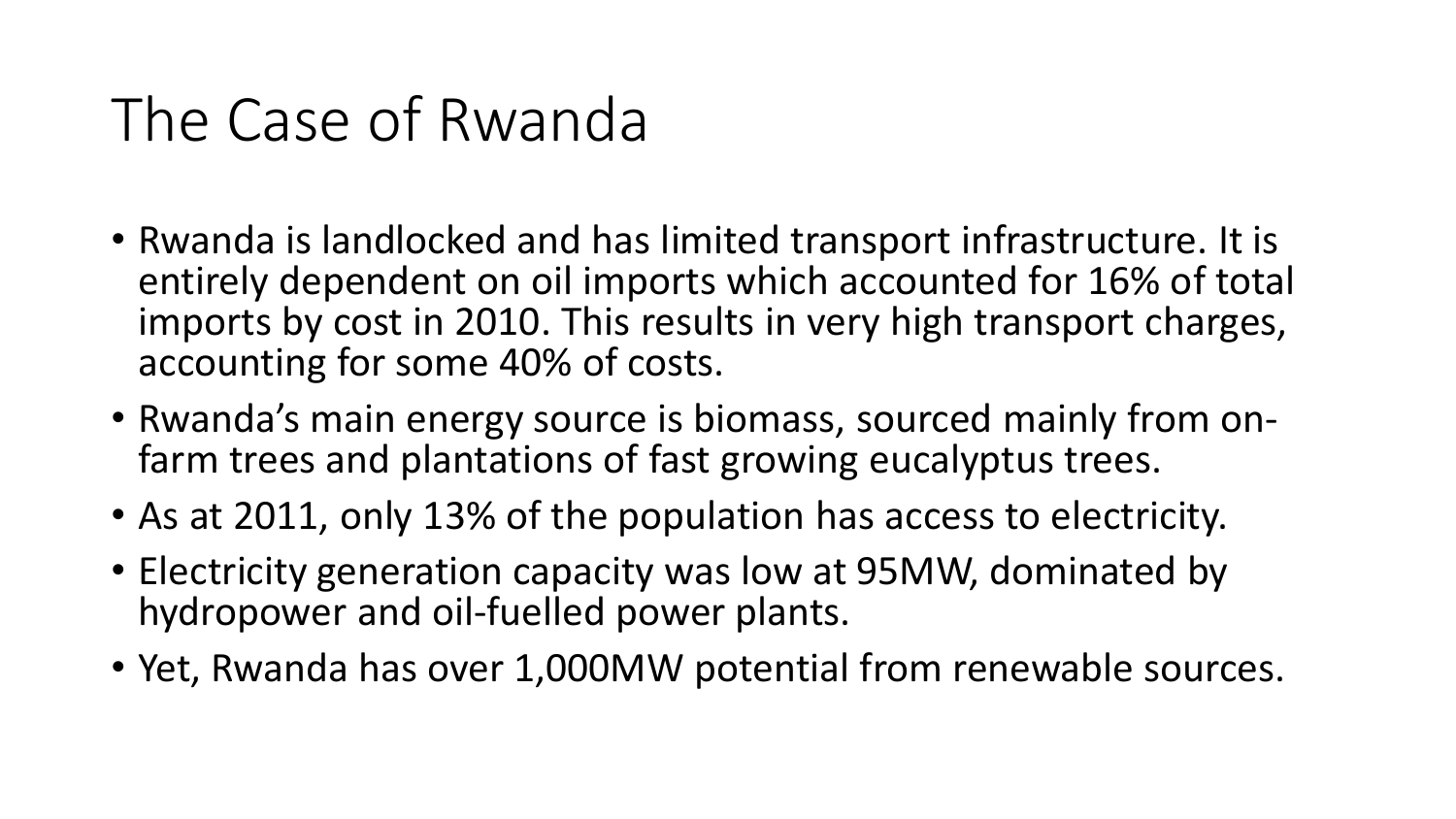- Industry employs 4% of the national workforce and contributes 14% to GDP, half of which comes from the construction sector.
- Prior to adoption of Green Growth strategy, Rwanda had:
- ✓uncertain socio-economic development future,
- $\checkmark$  growing population issues
- $\checkmark$  vulnerability to climate change,
- $\checkmark$  low tax revenue,
- $\checkmark$  narrow export base
- ✓limited infrastructure
- This led the Government of Rwanda (GoR) to embark on a programme of mobilising private investments to transform the industry.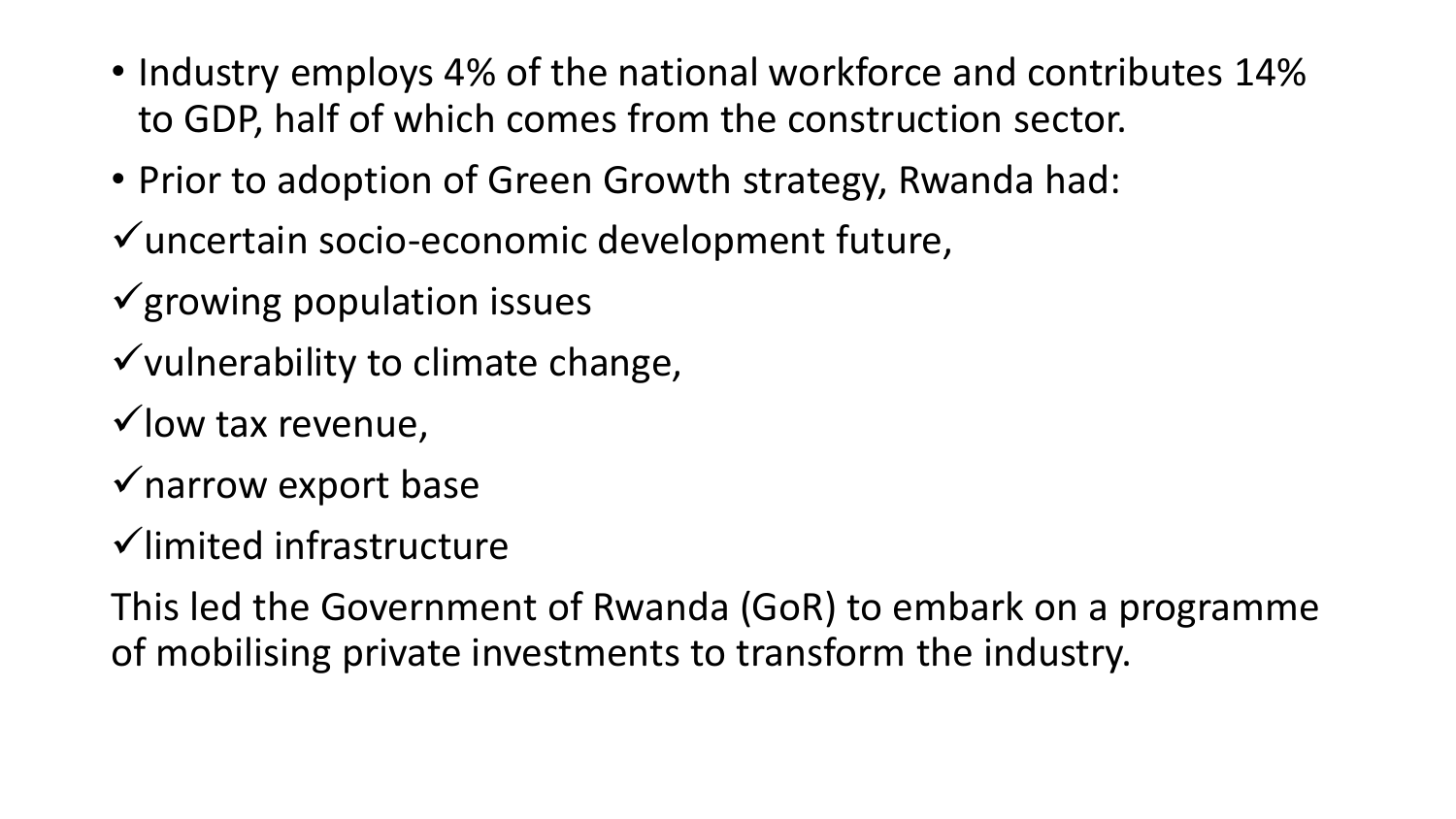- Fastforward -----
- Rwanda has recently seen impressive economic growth of 8.5% GDP per year for the past 5 years.
- Its recent reforms in doing business have gained international recognition and increased foreign investment. GDP reached USD5.5 billion in 2010, translating into USD541 per capita from USD200 in 2000.
- Vision 2020 was a roadmap that guided Rwanda's development over the last decade and contributed to its impressive economic growth and stability.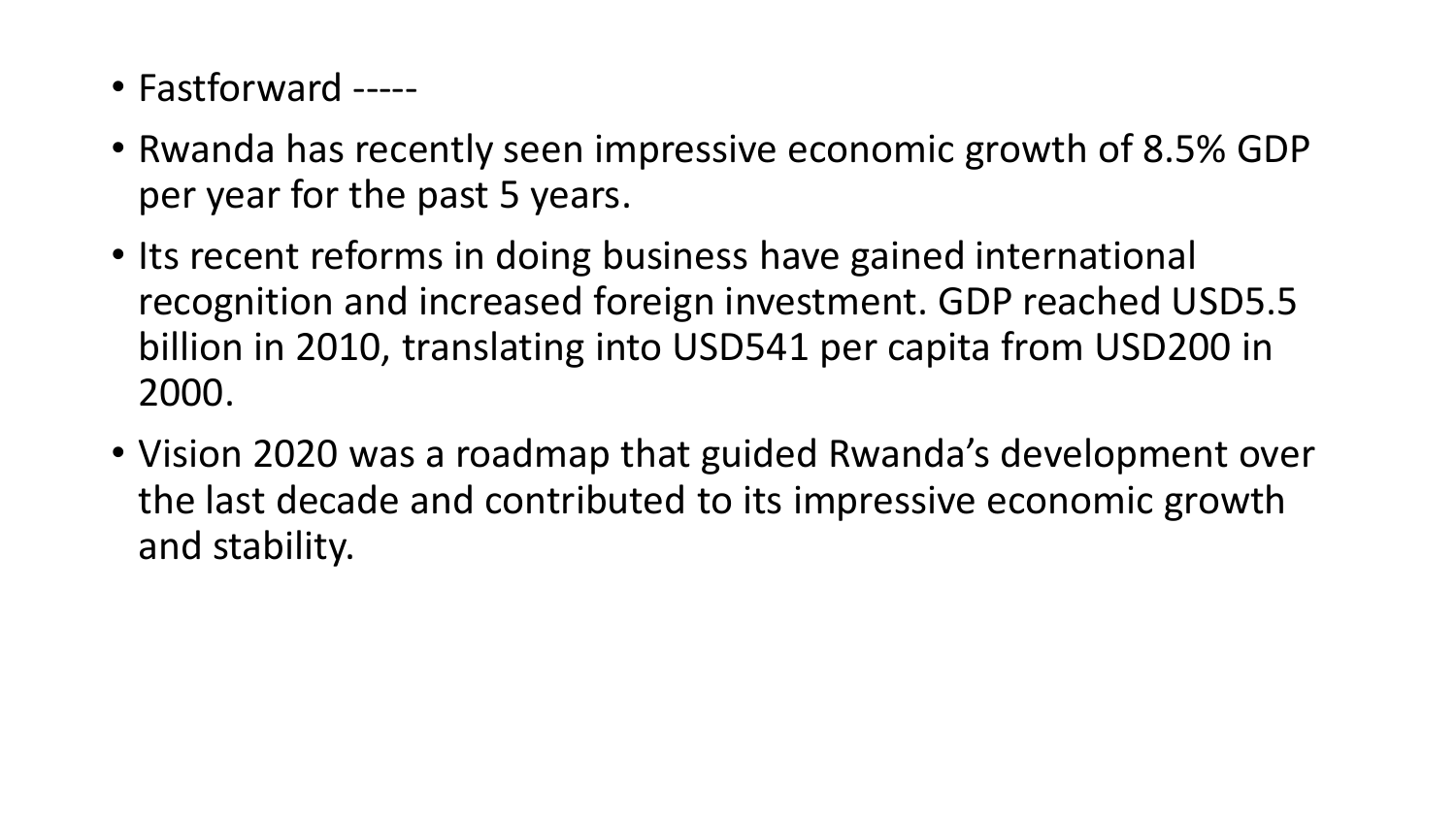- Yet, it's future socio-economic development was uncertain with growing population and vulnerability to climate change esp. due to its reliance on rain-fed agriculture for rural livelihoods and export of produce.
- Has reached 1.4°C since 1970, higher than the global average, and can expect an increase in temperature of up to 2.5°C by the 2050s.
- The vision to transform 2020 and 2050.
- Vision 2020 aims to transform Rwanda from a subsistence agriculture economy to a knowledge-based society earning 900 USD per capita, making Rwanda a middle-income country by 2020.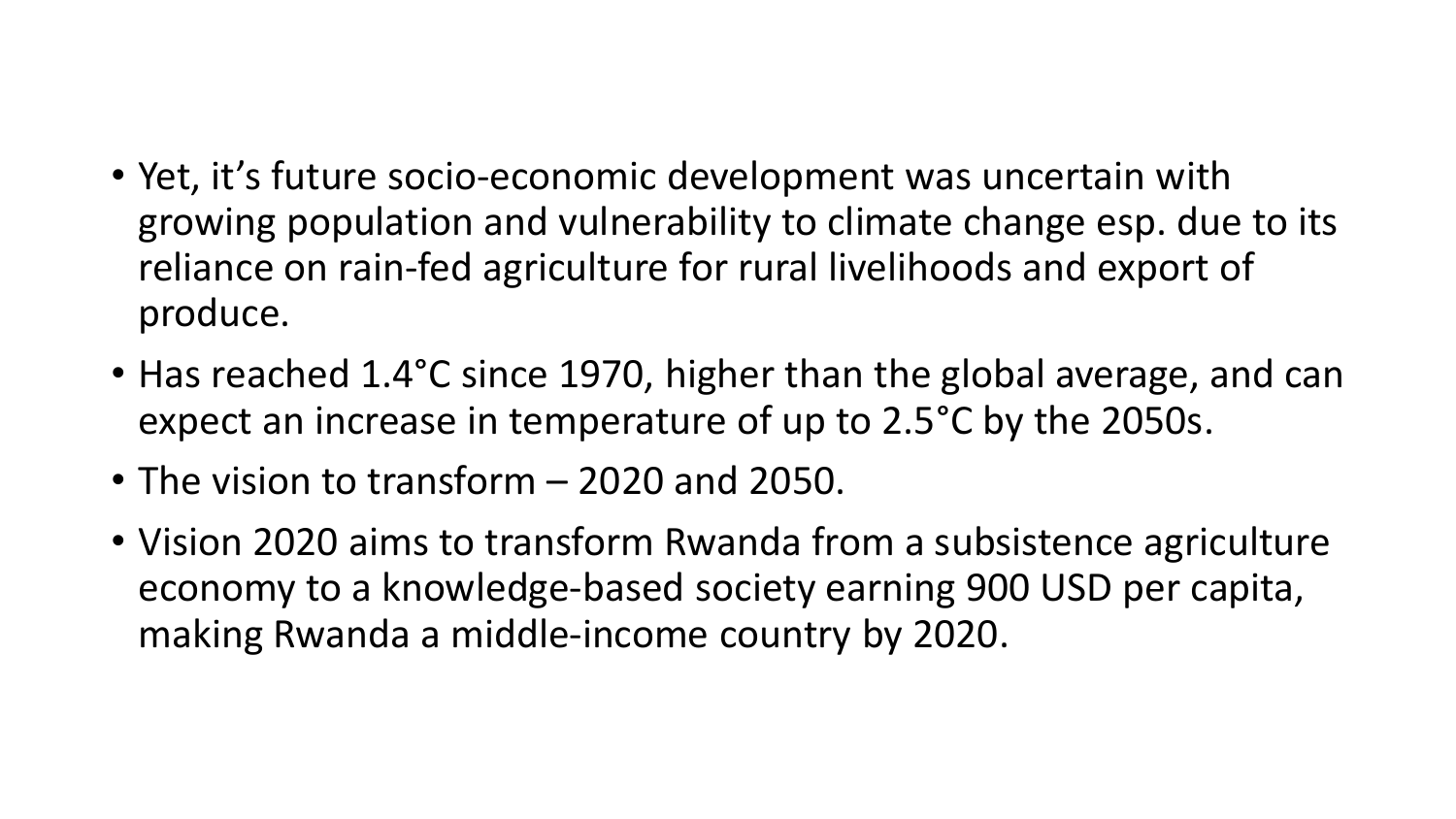# National Greening Efforts: Updated Nationally Determined Contribution

Rwanda submitted its updated Nationally Determined Contributions to UNFCCC in 2020 in fulfilment of its 2015 Paris Agreement.

At the 2019 Climate Action Summit, 47 LDCs presented a vision to reach net zero GHG emissions by 2050 "in the context of resources being available to do so." LDCs also emphasized their goal to deliver climate-resilient development pathways and secure full access to sufficient and affordable renewable energy for all by 2030.

(International Institute for Sustainable Development)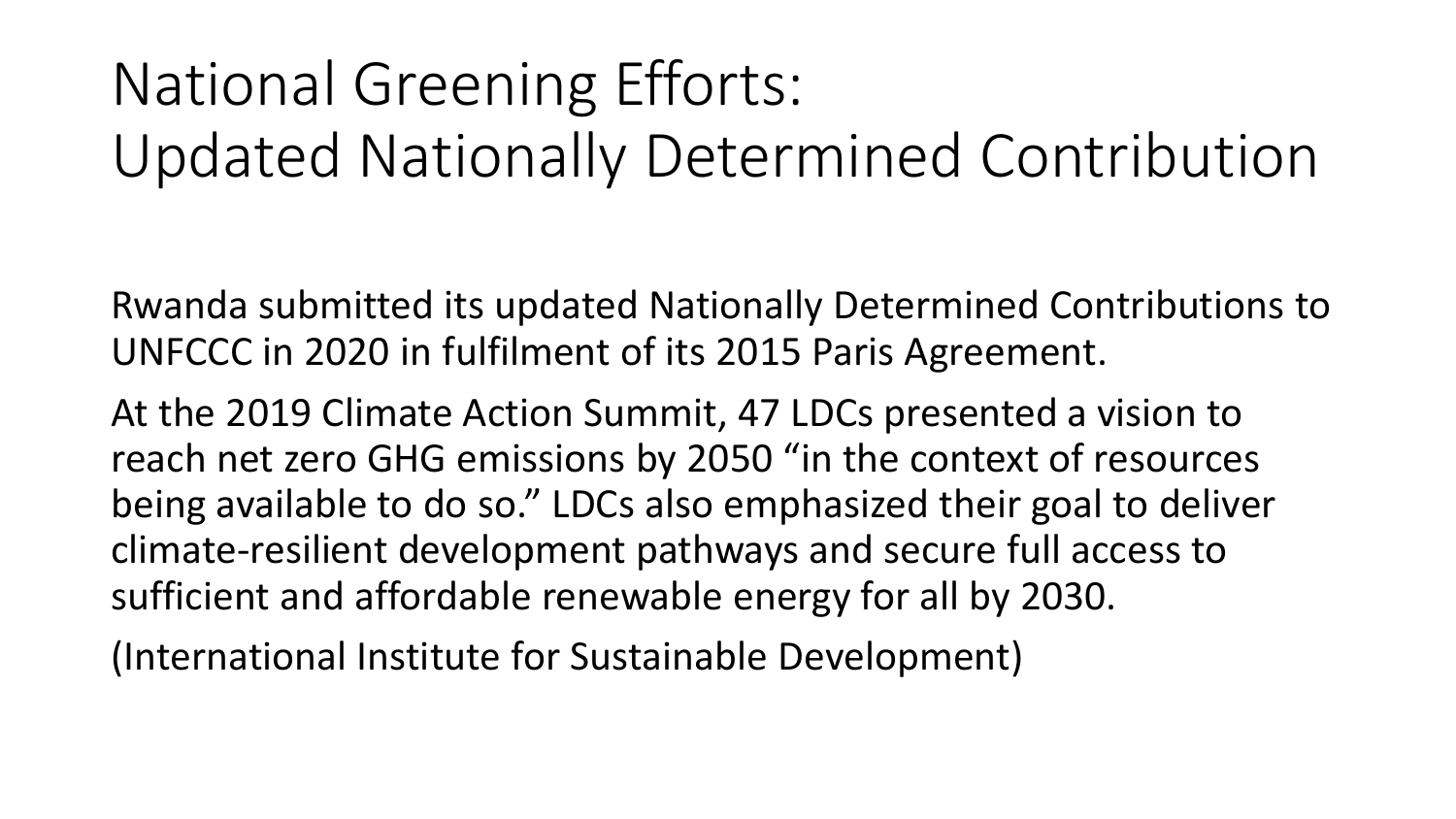- Its updated NDC emphasizes the country's key concern of adaptation, given its high vulnerability to climate change, and informs about its recent policies:
- ✓[National Strategy for Transformation](http://www.minecofin.gov.rw/fileadmin/user_upload/MINECOFIN_Documents/NST_A5_booklet_final_2.04.19_WEB.pdf) (2018-2024)
- ✓[National Environment and Climate Change Policy](http://www.fonerwa.org/sites/default/files/Rwanda%20National%20Environment%20and%20Climate%20Change%20Policy%202019.pdf) enacted in 2019, highlighting the goal of achieving climate resilience.
- $\checkmark$  Regarding mitigation targets, Rwanda presents an estimated total emissions reduction potential of around 4.6 million tonnes of carbon dioxide equivalent (tCO2e) in 2030, or a 38% reduction against the BAU emissions.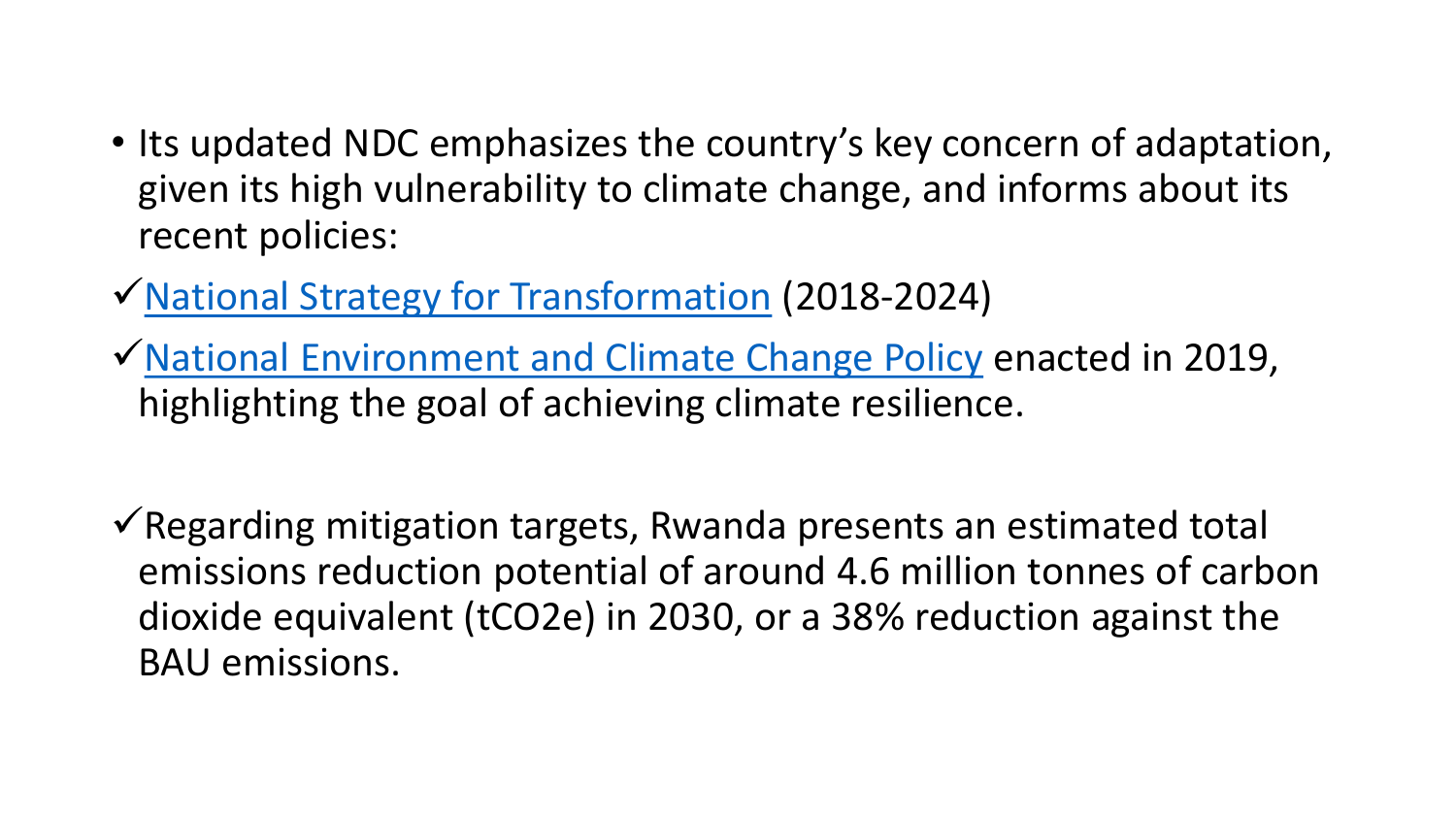# Rwanda Green Growth and Climate Resilience Strategy

- Rwanda Green Growth and Climate Resilience: National Strategy for Climate Change and Low Carbon Development 2011–2050.
- This vision for 2050 envisages Rwanda as a developed country, with a strong services sector, low unemployment and low levels of poverty. It is a country where agriculture and industry have a minimal negative impact on the environment.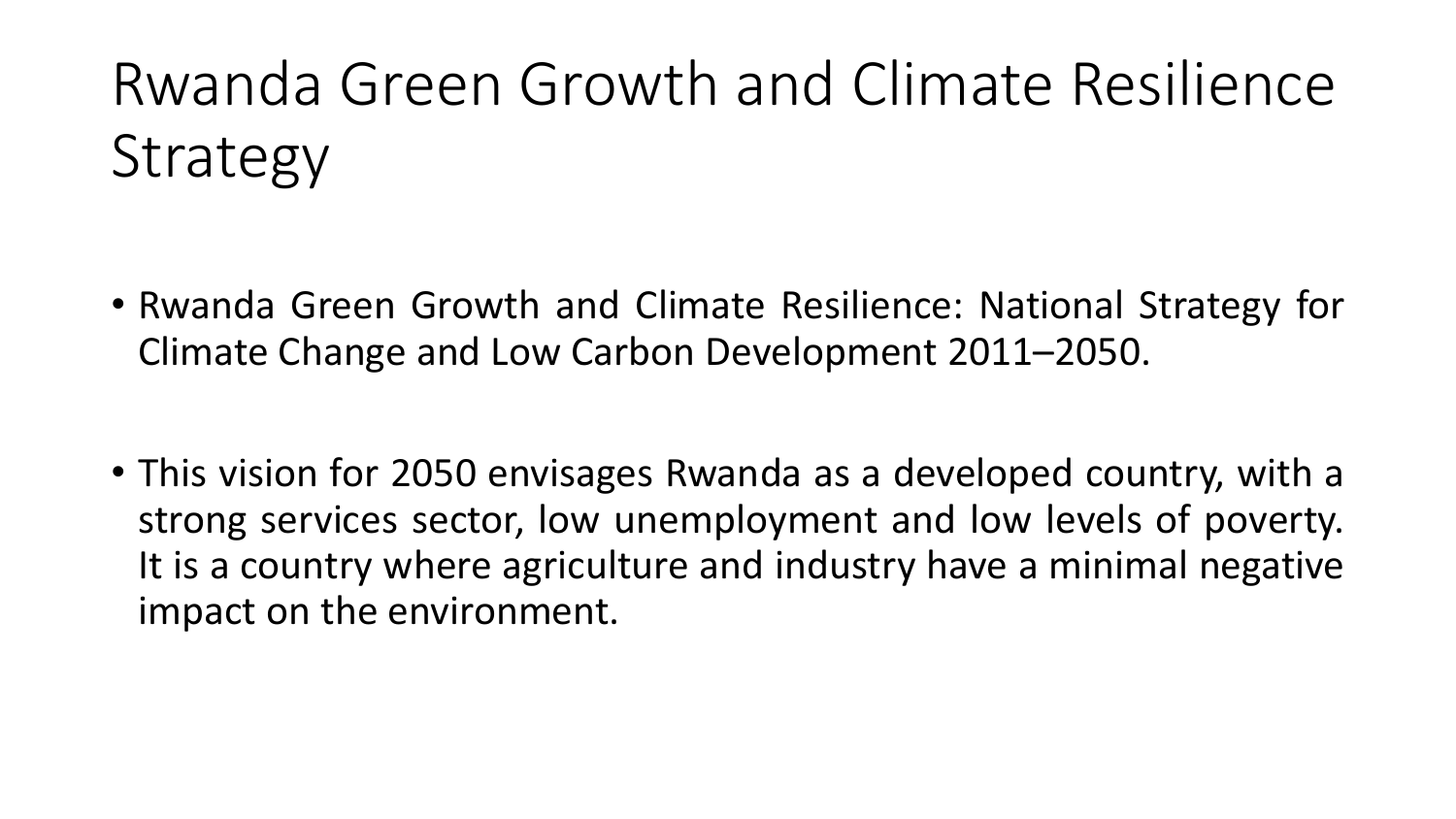# Rwanda's GE Strategy: Principles and Objectives

The vision is for Rwanda to be a developed, climate-resilient, lowcarbon economy by 2050. Strategic objectives include:

- $\checkmark$  To achieve Energy Security and a Low Carbon Energy Supply that supports the development of Green Industry and Services and avoids deforestation.
- ✓To achieve Sustainable Land Use and Water Resource Management that results in Food Security, appropriate Urban Development and preservation of Biodiversity and Ecosystem Services.
- ✓To ensure Social Protection, Improved Health and Disaster Risk Reduction that reduces vulnerability to climate change impacts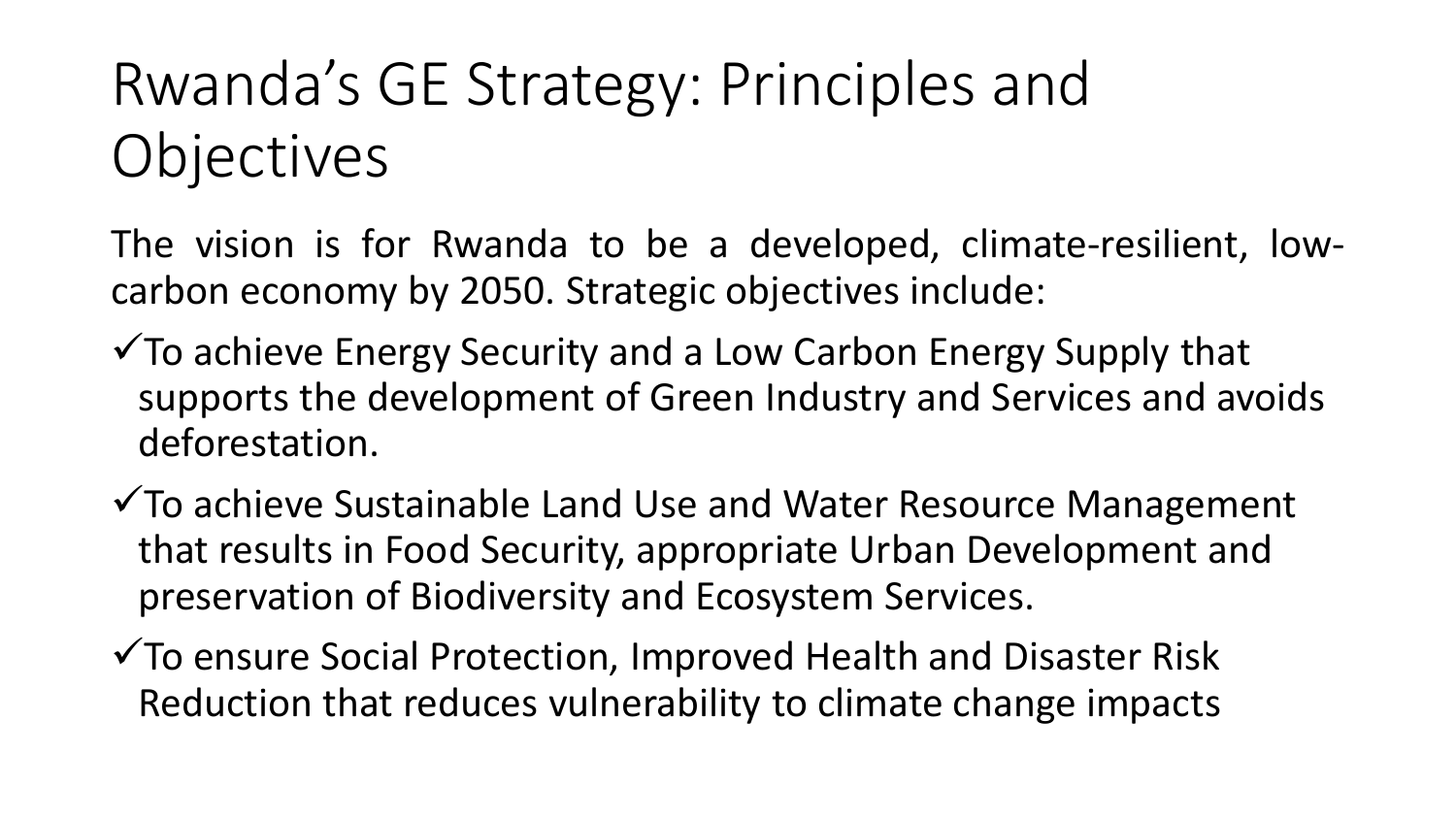# Revised Green Growth Strategy (2021)

- In 2021, The Ministry of Environment is revising the Green Growth and Climate Resilience Strategy (GGCRS) that was developed ten years ago.
- The strategy is keen on positioning Rwanda as a developed, climateresilient and low-carbon economy by 2050.
- The strategy's review was based on the 2018 evaluation and lessons learned in implementing the current strategy.
- "Vision 2050 which is Rwanda's development agenda has to be aligned with the 2050 green growth agenda to avoid incoherence.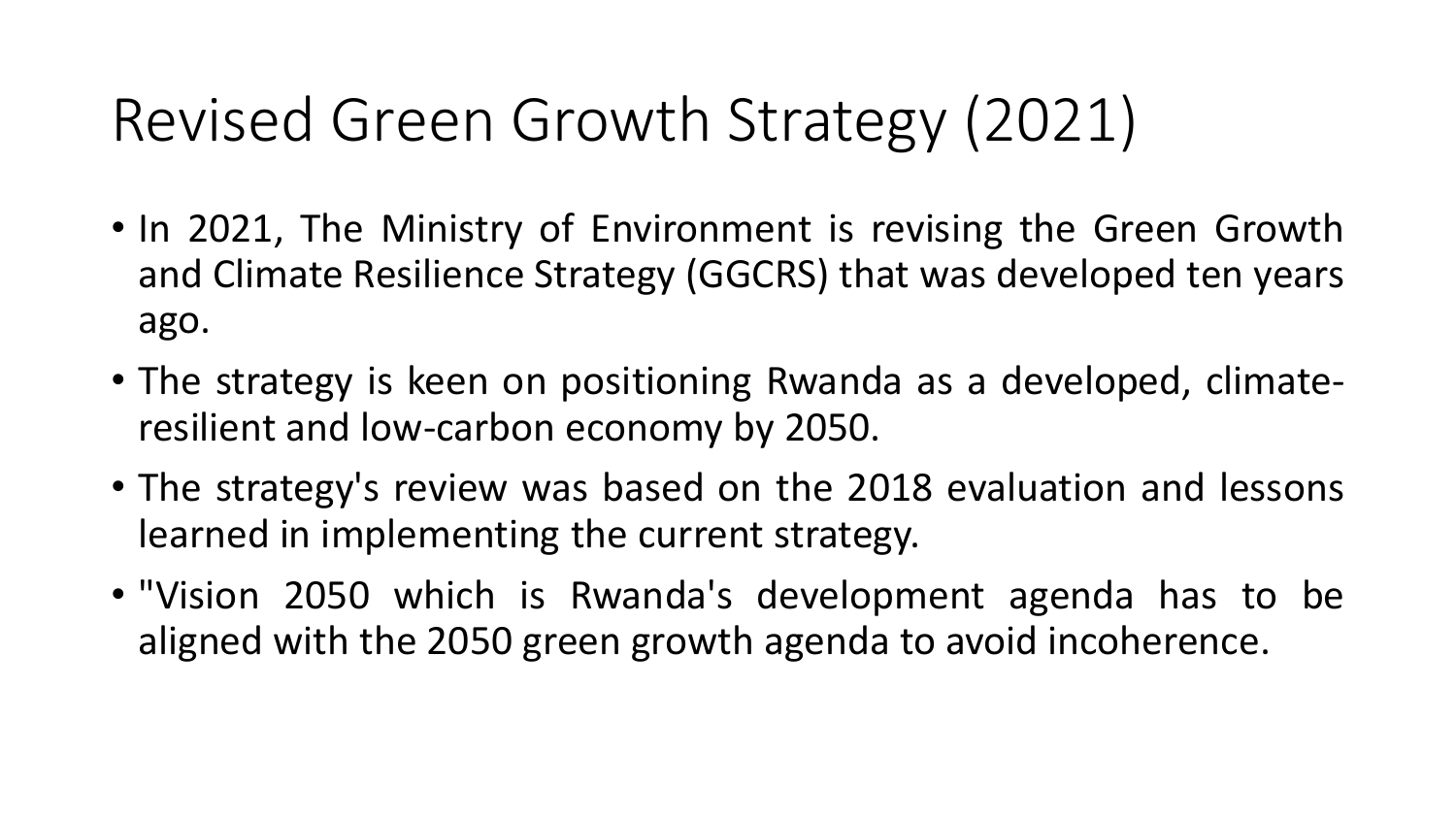- For instance, in the green growth strategy, Rwanda has not included the targets of hectares to be irrigated by 2050.
- Did not include renewable energy targets in the green growth strategy which projected at 60% by 2020,"
- It found that the costs have not even been used for the intended planning purposes adding there was also inadequate human capacity for developing bankable projects to help implement the strategy.
- The eight programmes of actions of the strategy will rely on enabling pillars to support its implementation including finance, capability, training as well as digital transformation and innovation.
- Government projects that by 2024 every Rwandan should have access to electricity and other forms of power and also reduce its dependence on the use of biomass from 79.9% in 2018 to 42% by 2024.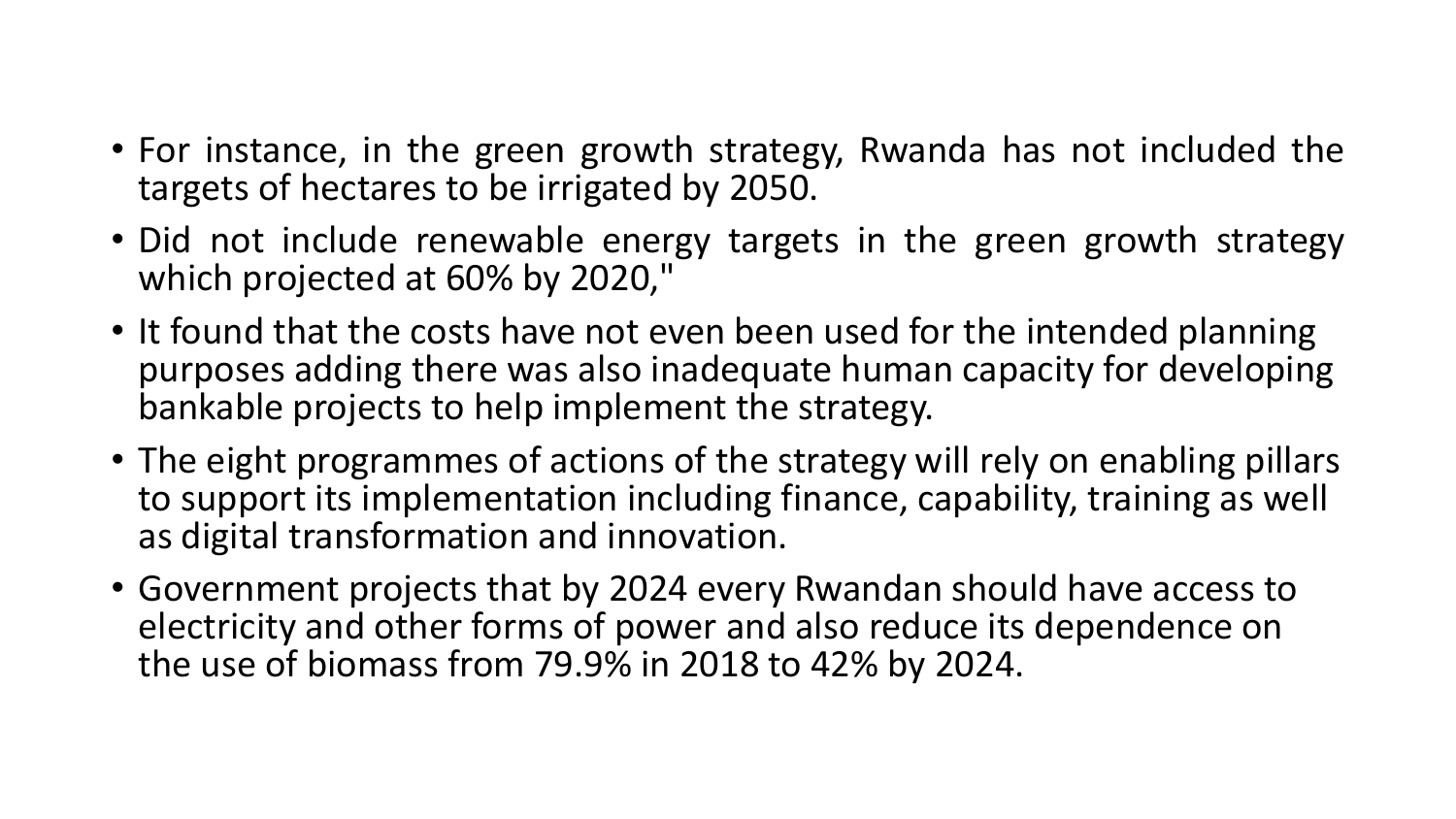- As an oil importer, Rwanda is also sensitive to oil price spikes. Moving to renewable energy sources would provide domestic energy security, reduce greenhouse gas (GHG) emissions and provide a major boost to the economy, as payments abroad for oil are replaced by local expenditure for energy production and other development needs
- Highpoint of progress is the creation of Rwanda's Fund for Environment and Climate Change (FONERWA) a national fund through which international and domestic climate finance can be managed.
- In June 2013, Rwanda's Fund for Environment and Climate Change (FONERWA) obtained financing from the British International Climate Fund (ICF) to the value of £22.5 million, making it the largest demandbased climate fund in Africa.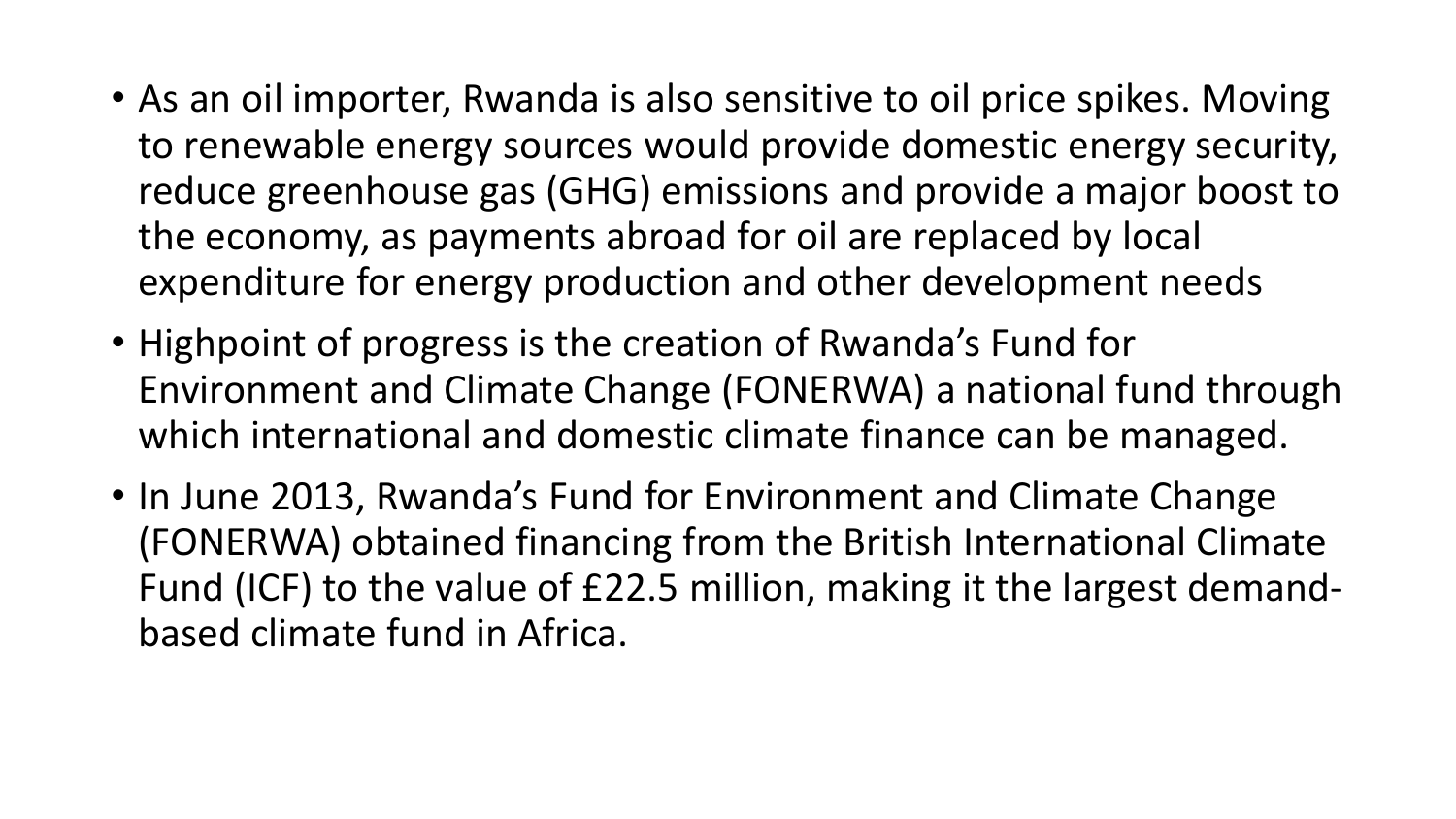Only 16% of Rwandans are currently connected to the energy grid (up from 6% in 2008). An estimated geothermal potential of 700MW were to exceed domestic electricity demand by 2020, if exploited.

Under the Economic Development Poverty Reduction Strategy (EDPRS) the economy has grown at an average 8 per cent a year, which has translated into a fall in inequality, a significant reduction in absolute poverty and an increase in life expectancy from 43 to 64 years (WHO, 2016).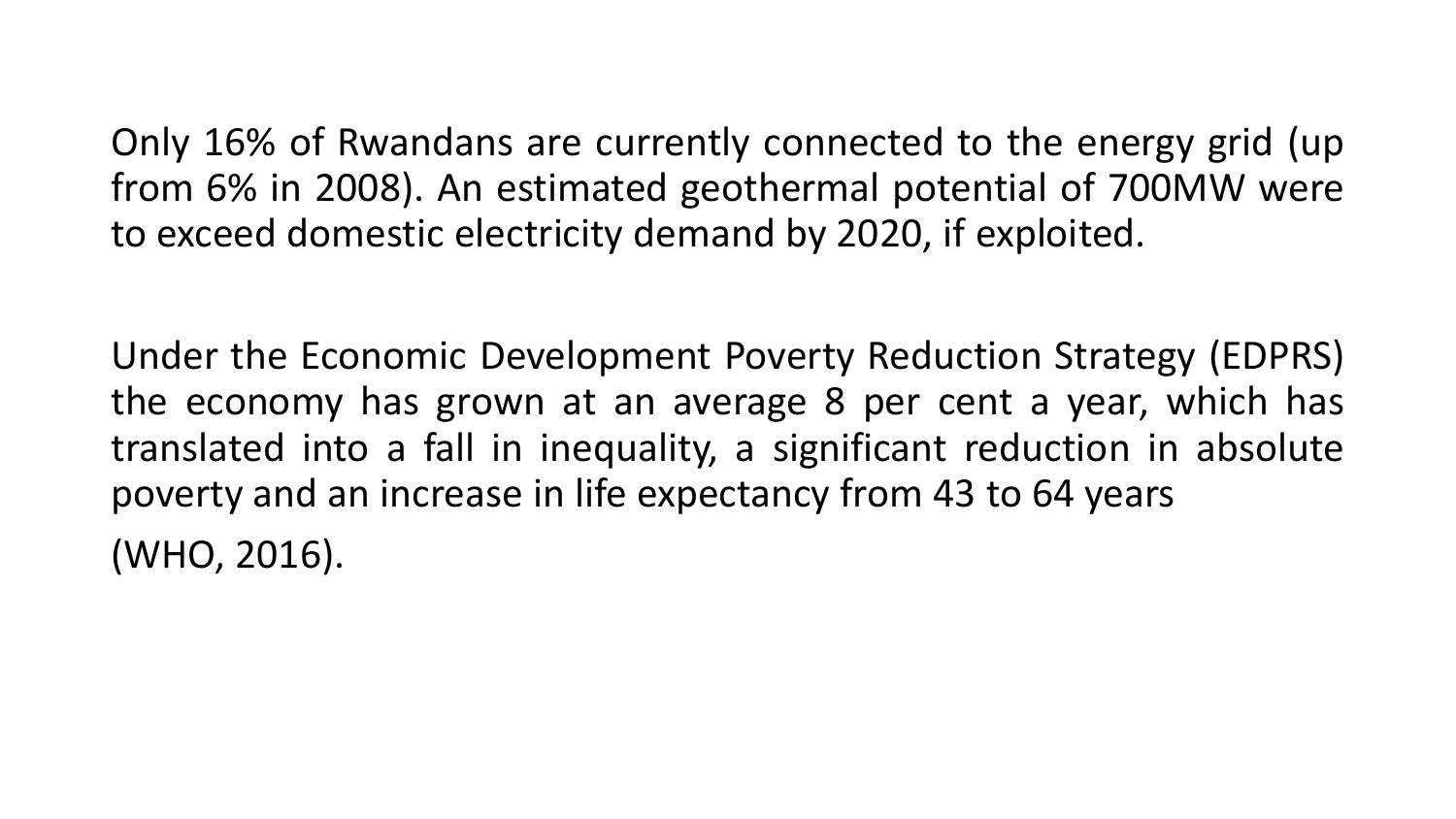# Kenya's Green Growth/Industrialisation **Strategy**

Kenya has a growing population which will become a major driver of negative environmental changes and key impact in the nation's natural resources.

Poverty levels were high with 46.9 percent of the population living below the povery line in 2006.

In 2013, Kenya transitioned into developed system of government that promotes equitable growth.

And began to envision an economy low carbon climate resilient economy (United Nations Environmental Programme, 2016)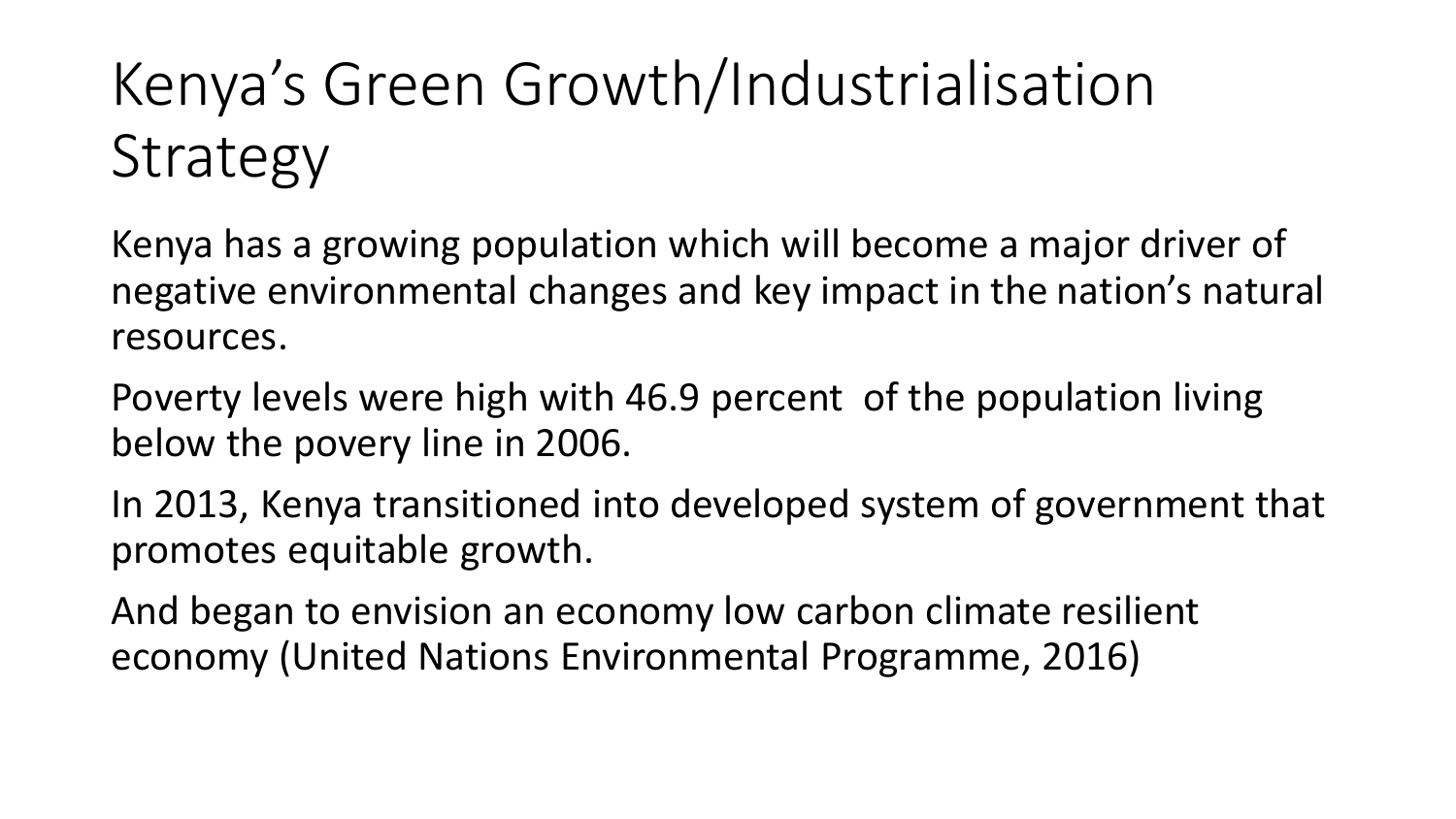Kenya's economy derives almost half of its GDP from natural resources, while more than half of the households in the country rely on agricultural activities for income.

This inevitably reveals the vulnerability of the economy to environmental and climatic shocks (latest IPCC report)

To this end, Kenya has just released its Green Economy blueprint [providing an interesting insight into how a low](http://unep.org/greeneconomy/)-income country can 'economically' transition to a green economy development, as well as building on the body of evidence supporting this transformational shift.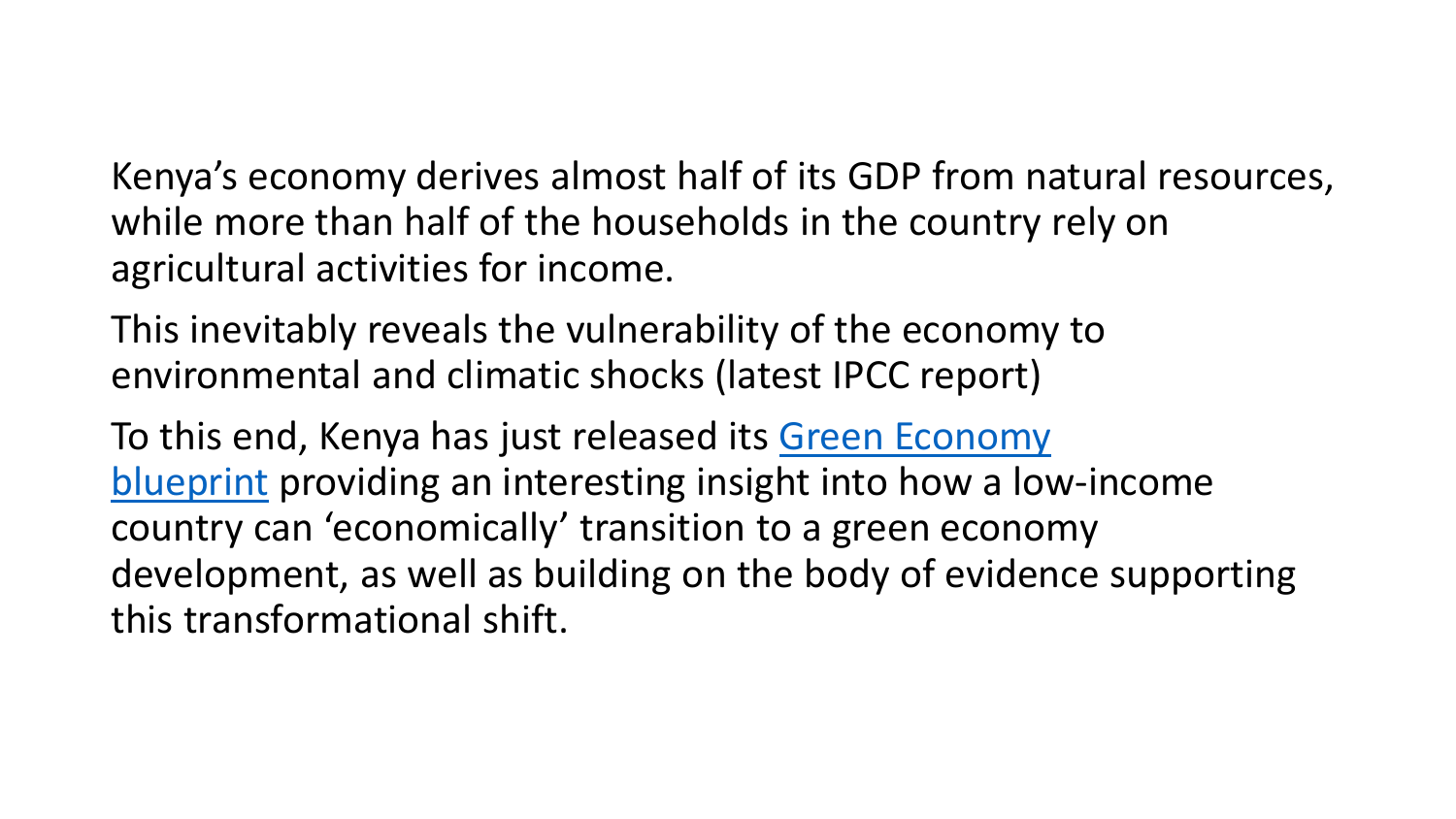### Kenya's Nationally Developed Contribution and Green Growth strategy

- 1. Kenya submitted her Nationally Determined Contribution (N DC) on 28th December 2016. The NDC sets out both adaptation and mitigation contribution based on conditional support. The mitigation contribution intended to abate greenhouse gas (GHG) emissions by 30% by 2030 relative to the business as usual (BAU) scenario.
- 2. Despite our first NDC being fully conditional to international support, most of the progress made in implementation to date is from domestic resources.
- 3. Compared to our first NDC target of 30 % emission reduction, our updated NDC commits to Abate GHG emissions by 32% by 2030 relative to the BAU scenario of 143 MtCO2eq; and in line with our sustainable development agenda and national circumstances. The timeframe for implementation of the NDC is up to 2030, with milestone targets at 2025.
- 4. The total cost of implementing mitigation and adaptation actions in the Updated NDC is estimated at USD 62 Billion (UNFCCC, 2020).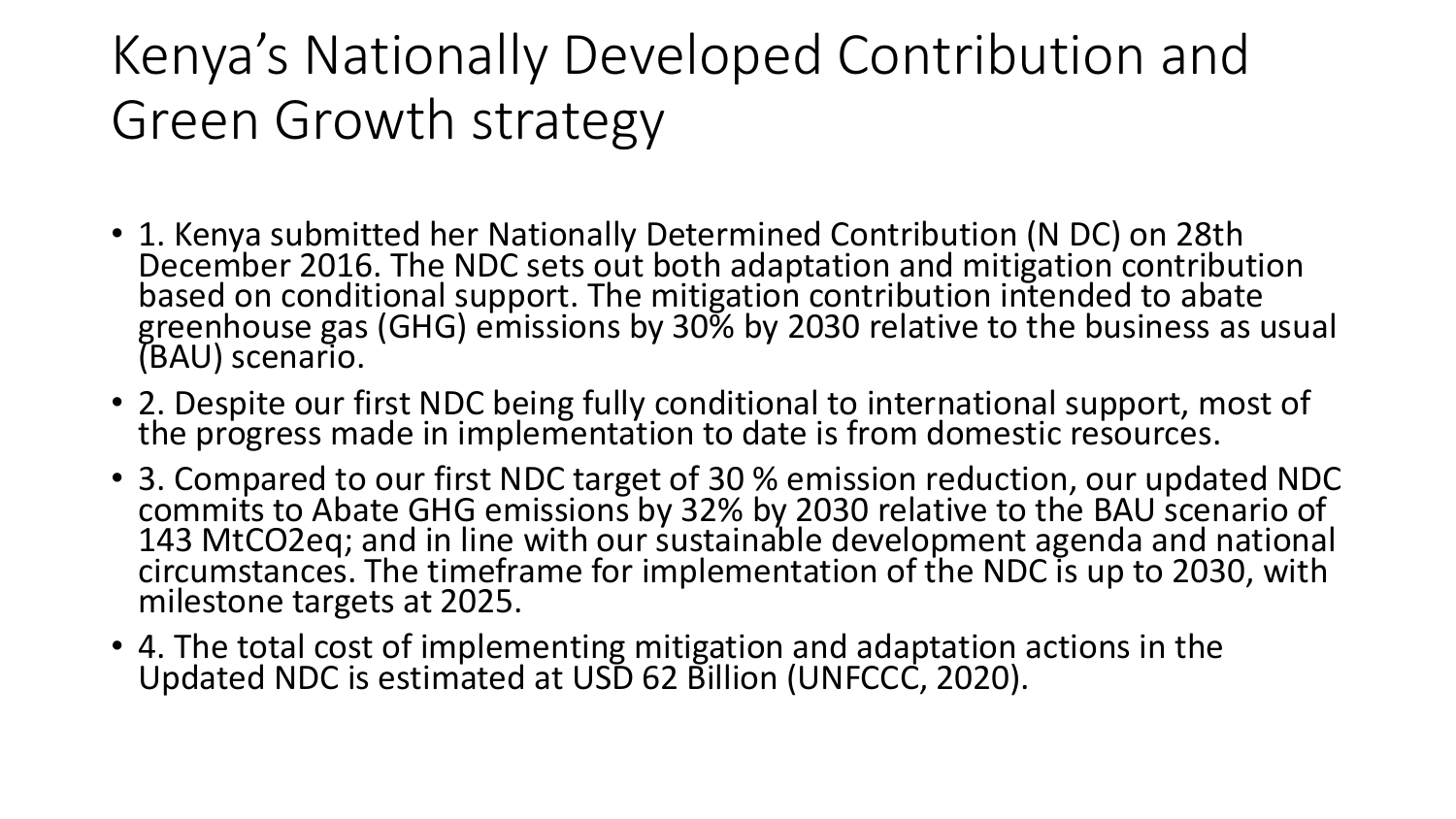#### Kenya Green Growth Vision

Green Economy Strategy and Implementation Plan (GESIP, 2015)*.*

The objective is to guide the transition to a green, low-carbon and climate-resilient economy. Scenario analysis shows that a green economy pathway delivers higher and more stable growth than business as usual (BAU).

Building on Kenya Vision 2030 and the constitutional provisions of 2010, the GESIP promotes infrastructural investment, resilience and sustainable livelihoods. The priorities and approach were defined through an inclusive, participatory process (UNEP, 2016).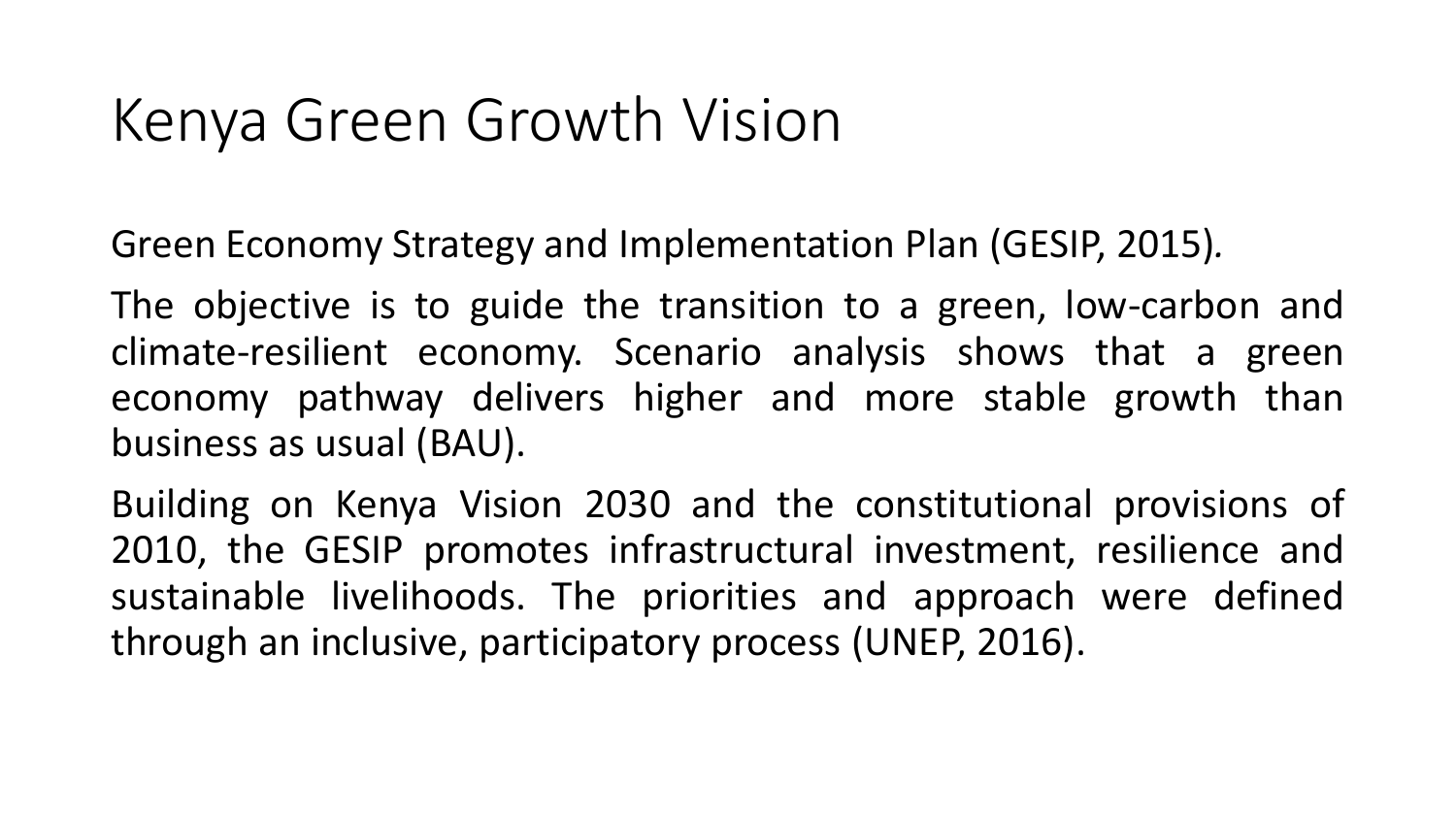#### Kenya Green Growth: Geothermal leadership and model for Africa

Before Kenya began its green industrialization, only 16 per cent of its population had access to electricity. The national grid was unreliable and costly due to drought affecting hydropower.

Geothermal power has the potential to provide reliable, costcompetitive power with a small carbon footprint.

Then, Kenya set its target of producing 5,000 MW from geo-thermal sources by 2030. If this is achieved, it could power 15 million homes (ESI, 2012).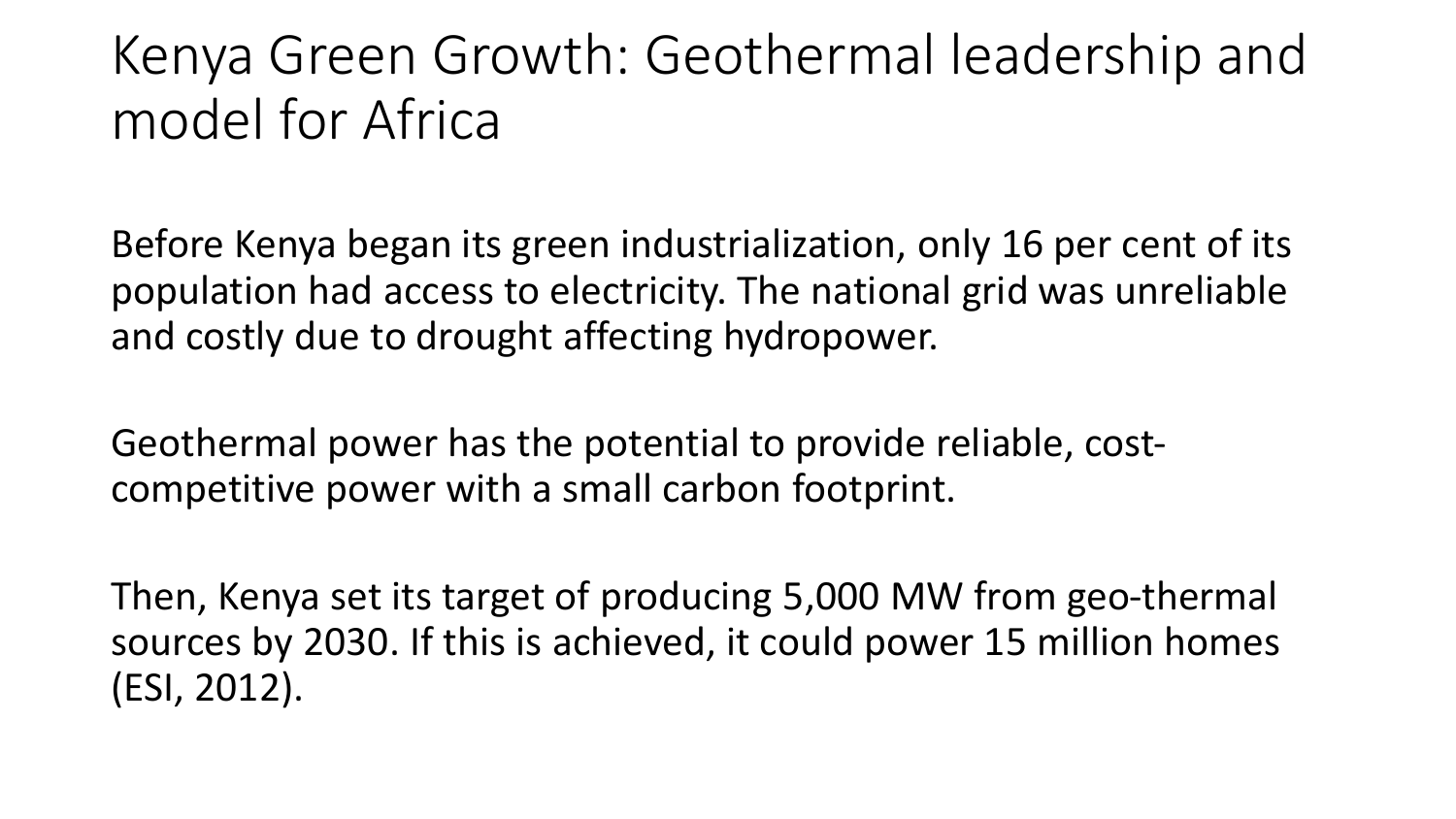#### Progress

- Kenya was in 2019 ranked **ninth** in geothermal production globally but resolutely accounted for the third-largest geothermal capacity worldwide to become on of the top seven geothermal powerhouses
- The East Africa rift system has geothermal potential 15,000 MW of which has Kenya boast an estimated 10,000 MW of that.
- By 2004 Kenya had an Installed energy capacity of 1,239 MW of which 55% composed of domestic hydropower, 10% of geothermal, 33% of Oilfired thermal and 2% of of imported hydropower (ESI, 2012).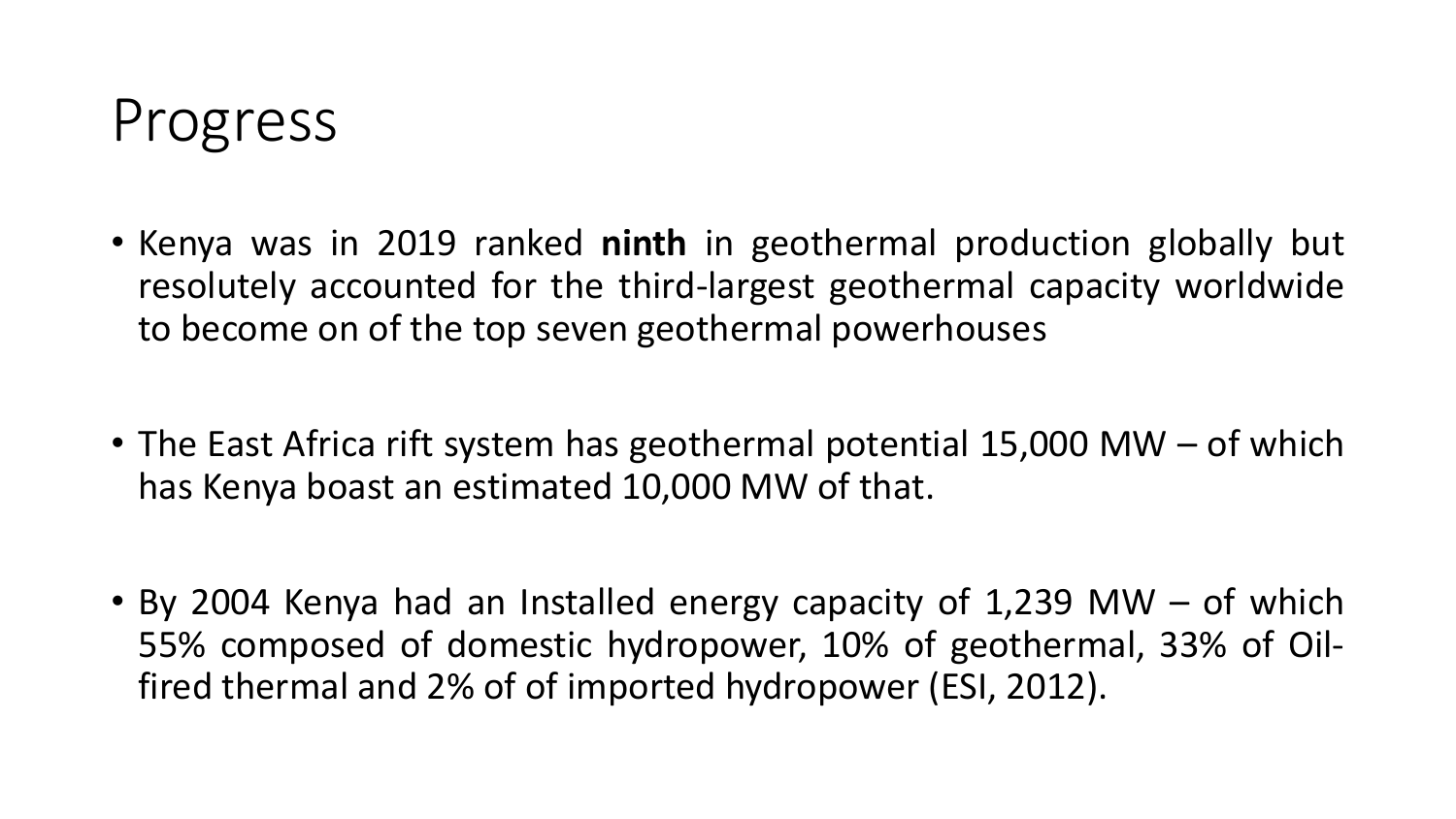- Fast forward to 2018
- Geothermal Power has overtaken hydropower as the lead power source contributing more than 46%, reducing hydropower to 27% which has made Kenya's energy Climate resilient, while Oil – fired thermal has been reduced to 24%
- Other fuels including solar, wind and imports account for 3% of Kenya's energy source.
- As of 2020, geothermal actually represents more than 50% of the electricity generated in Kenya.
- It is estimated that geothermal has lowered cost of power by 22% and 35 % for domestic and Industrial consumer respectively.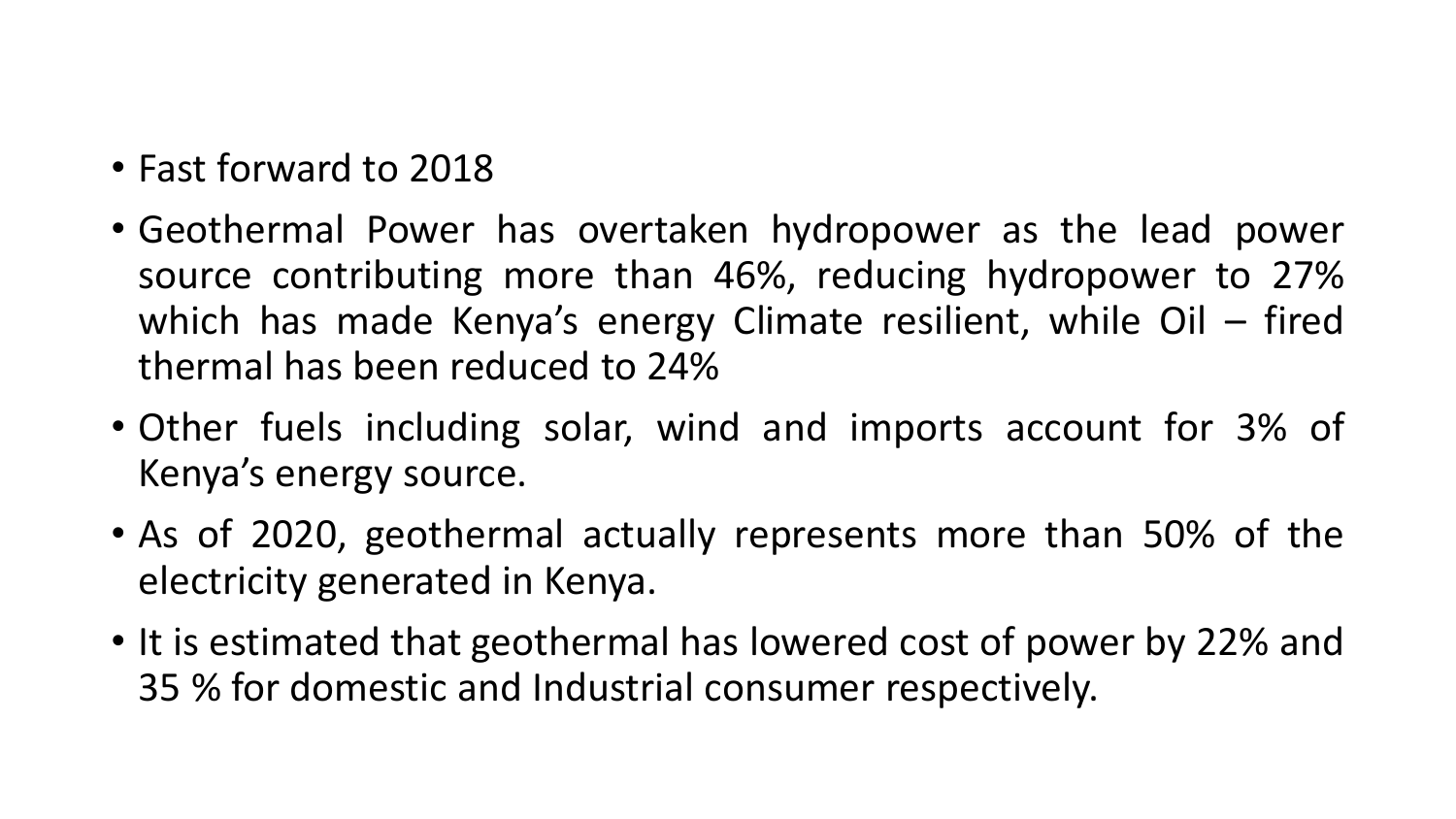- Under a green economy scenario, with an investment of two percent of GDP, national GDP would exceed a business-as-usual scenario by about 12 per cent by 2030. Per capita national income would nearly double from (USD 498.70) to (USD 871.30).
- From 2015 to 2019, Kenya's economy achieved broad-based growth averaging 4.7% per year, significantly reducing poverty (which fell to an estimated 34.4% at the \$1.9/day line in 2019) (Government of Kenya and the UN Environment Programme).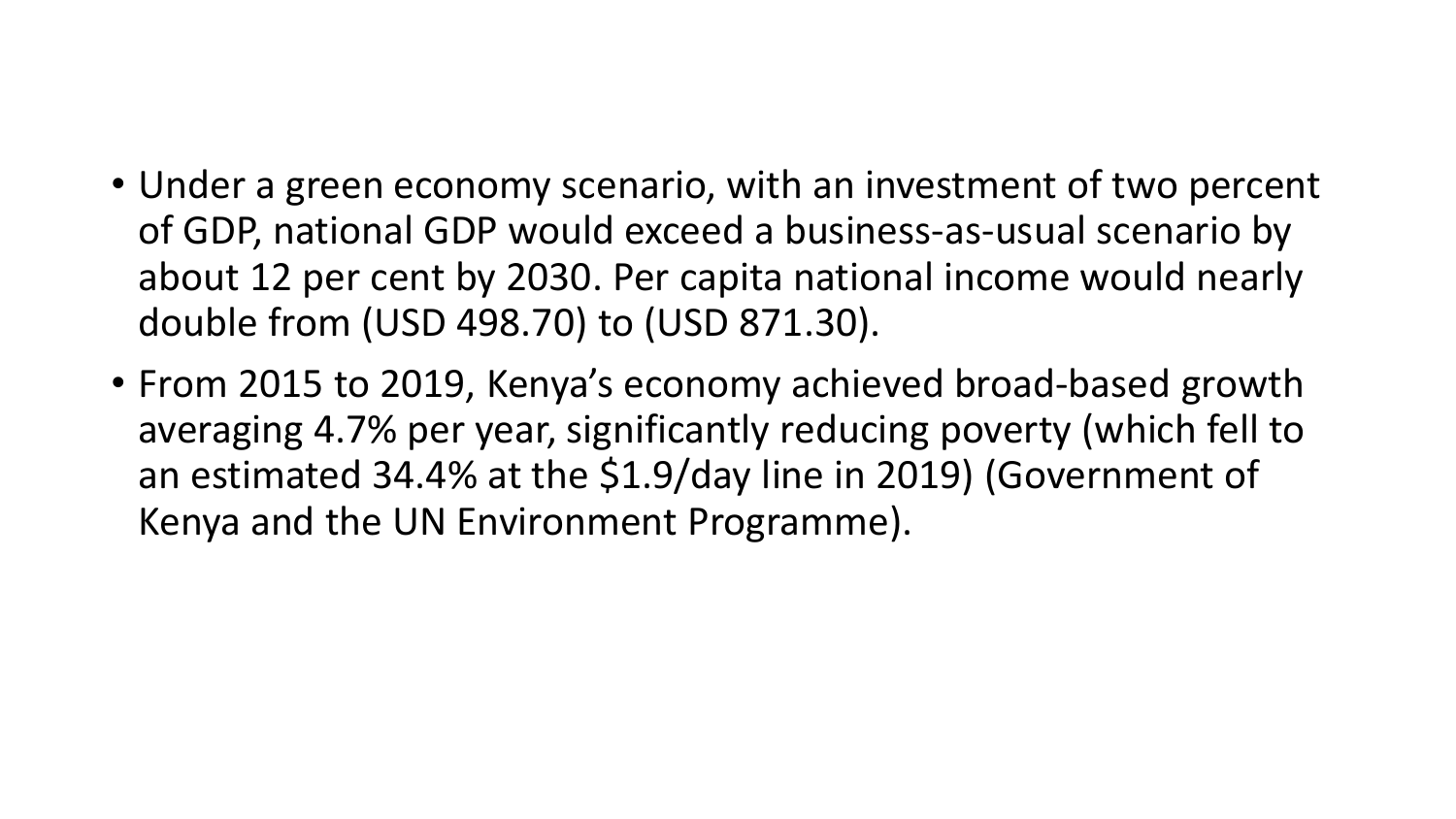- Kenya has achieved adequate and diversified generation capacity with close to 90% of energy generated from clean sources (geothermal, hydro, solar and wind).
- The country is ranked 8th globally on geothermal capacity development (World Bank, 2015).
- Kenya has emerged a leader in Sub-Saharan Africa in electrification having increased electricity access from just 25% in 2010 to 70% in 2019 (from both grid and off-grid options).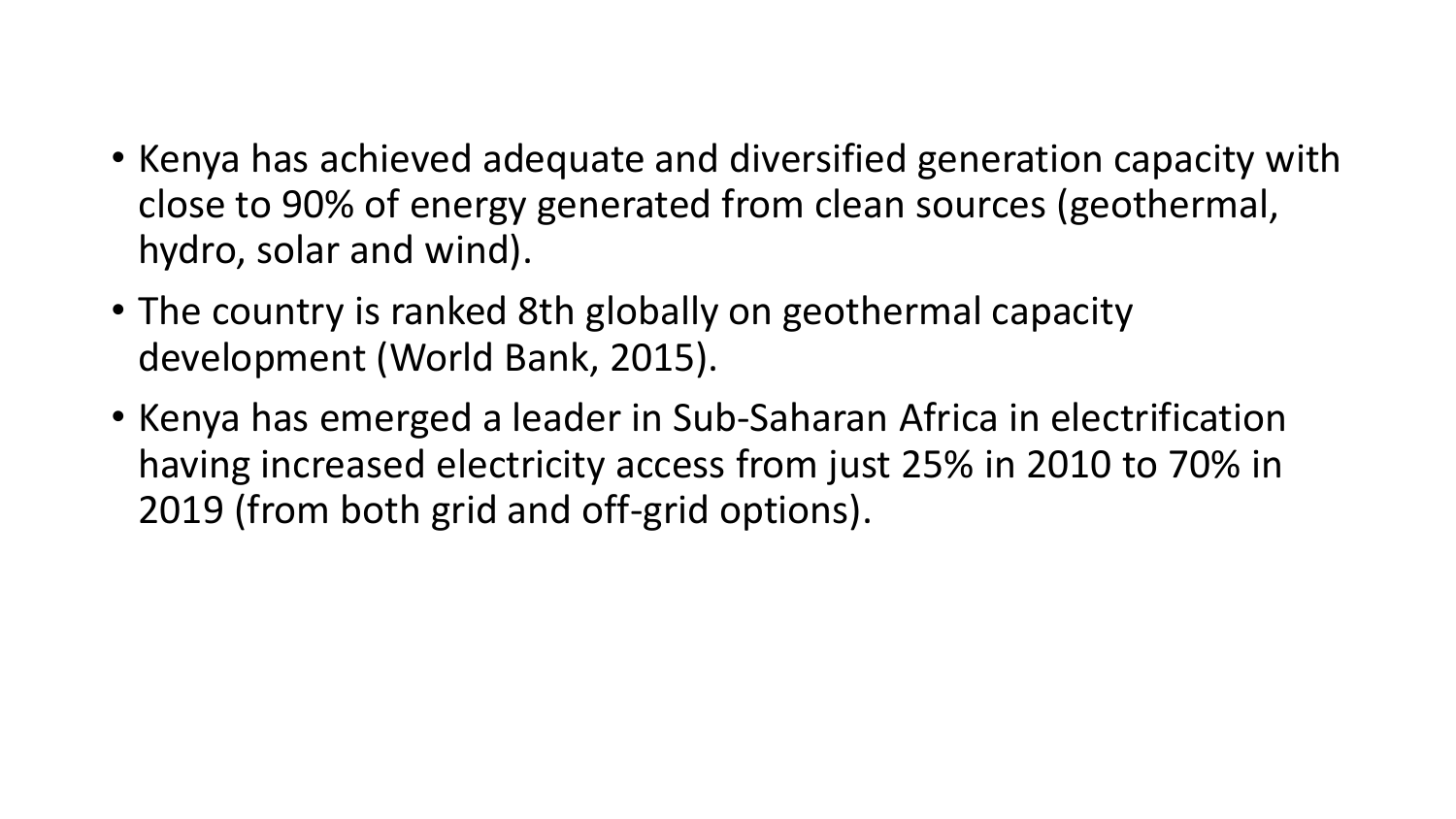## Challenges of Green Growth in Africa

- Economic growth is essential in Africa to alleviate poverty, build livelihoods and improve quality of life. In recent years, the continent has experienced improving macro-economic trends and increasing foreign direct investment.
- Recent economic growth has not uniformly benefitted African livelihoods, nor is economic growth alone able to alleviate poverty.
- Growth is confined to specific sectors, particularly extractive industries and some agricultural commodities, and its benefits to those in or near poverty are often limited (AfDB 2012).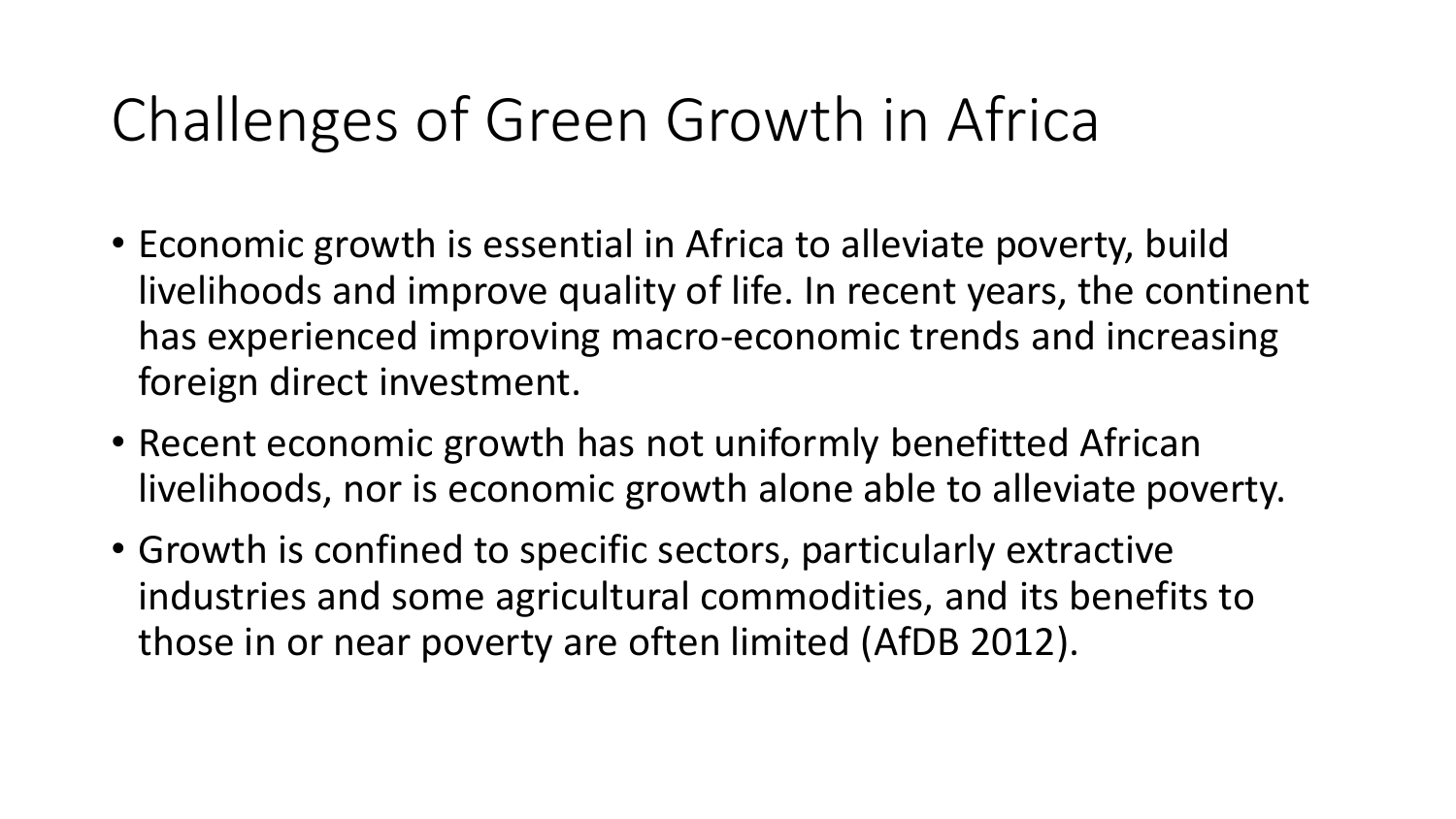- Infrastructural investment Infrastructure, such as roads, airports, housing and power stations, in many African countries is not adequate for the population, while many have limited access to electricity and clean water.
- A positive aspect is that there is little environmentally-damaging infrastructure to be replaced, offering a blank canvas for green development.
- New funding, both from public and private sources, is needed.
- Institution: most progress in pushing green growth in Africa has come from strong political will and leadership.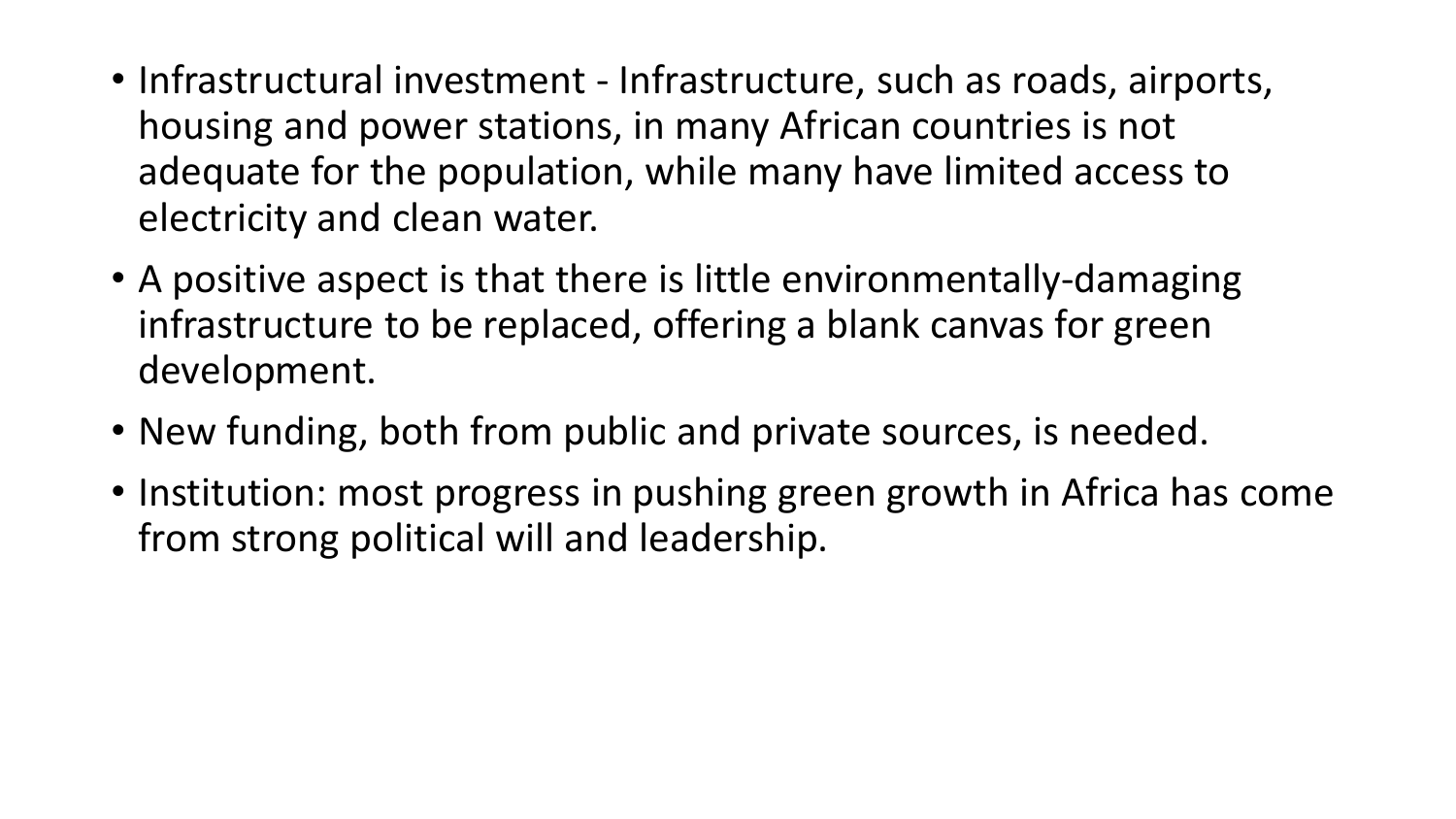- Incentives many countries have plans, but few have been translated into policies with clear incentives and penalties.
- There is lack of ownership of green policies by African governments.
- Innovation limited funding, infrastructure and human/technical capacity is currently hindering innovation
- Increased green innovation research capacity at universities and research institutions is needed.
- Most funding currently comes from Europe, which means research agendas may not be focused on African concerns.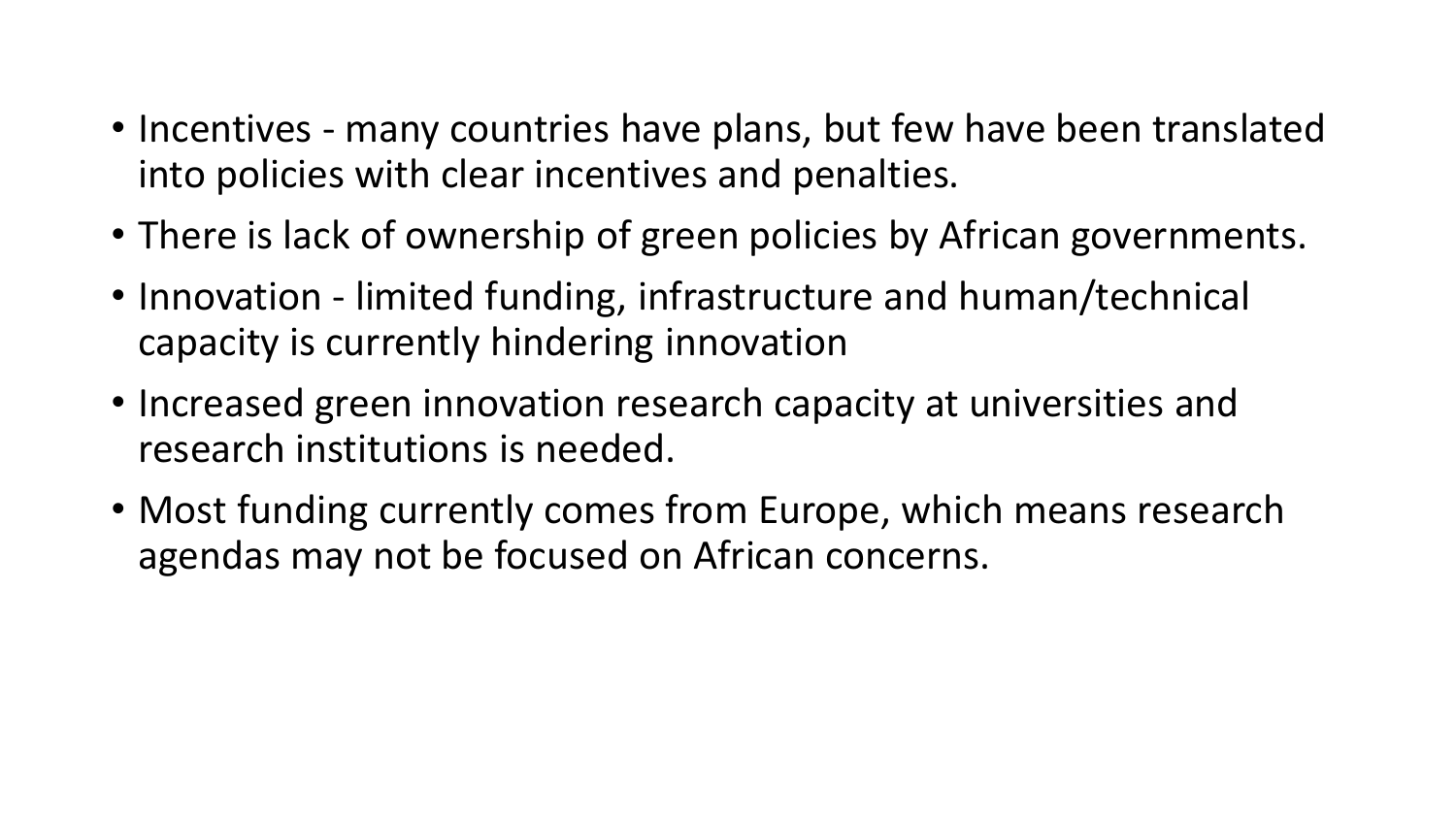- Widening gap between the rich and poor in Africa, but green growth emphasises equity and social inclusion.
- Environmental initiatives are often at odds with social ones, and corruption in government and private sectors is an issue.
- Seek out inclusive returns by considering local investments that create jobs with low energy, resource and financial costs, as complements to capital-intensive, nationally driven investments
- Market-based instruments such as cash transfers may provide safeguards, but effectiveness depends on institutional capacity.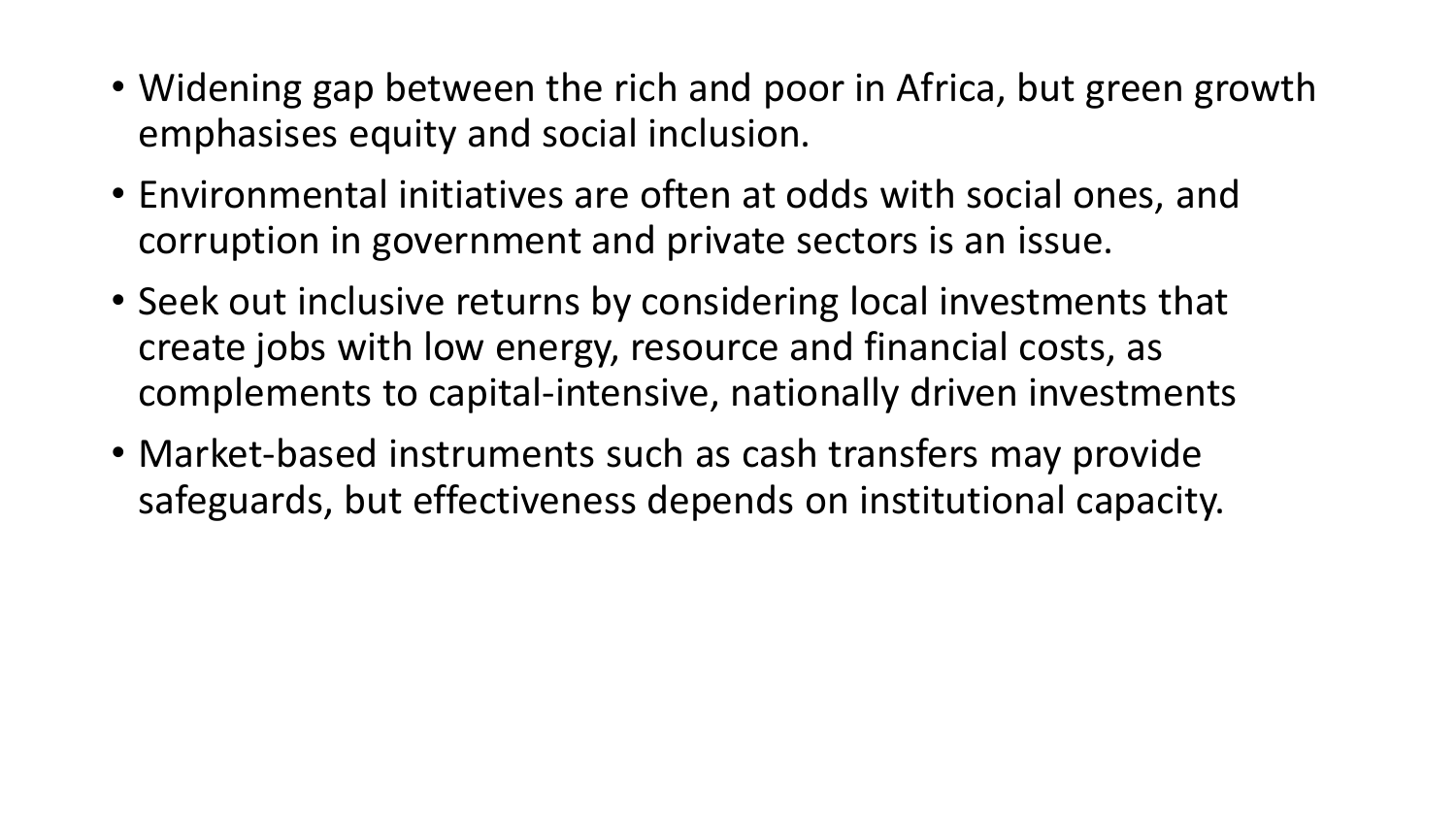- Recognize power imbalances and ensure that policies and services are designed with and for local communities.
- Support the decentralization of natural resource access, use and governance to the community level wherever possible
- Policies should be co-designed with and for the target communities, especially women and vulnerable and minority groups.
- Develop participatory methodologies and invest in capacity building and education about greening.
- Successful outcomes often are achieved at local-authority scale by harnessing the dynamics and reinforcing the benefits of local change. Policies must be adaptive and flexible to changing circumstances and project outcomes.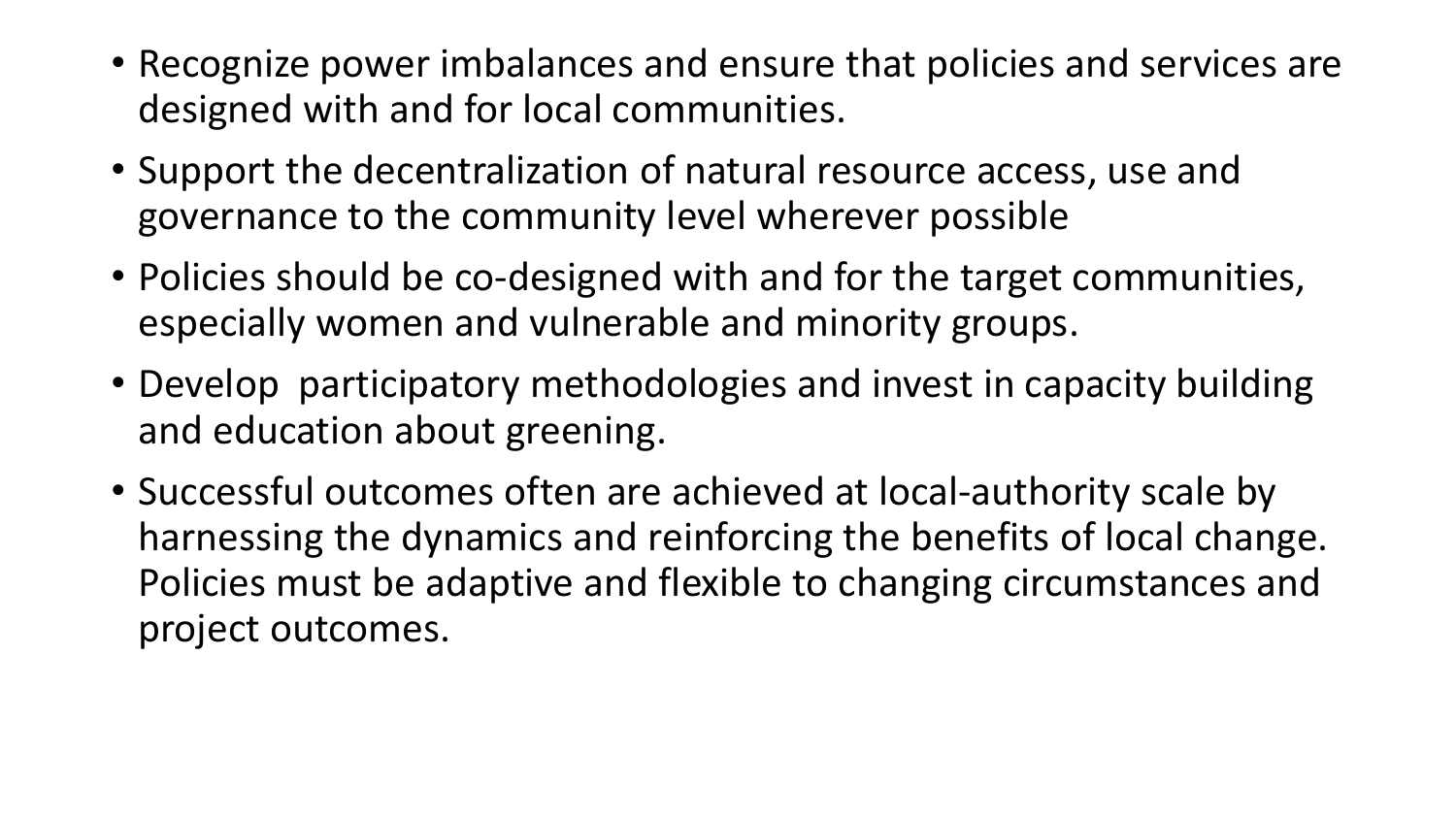## Conclusion

If African governments are to achieve structural transformation and sustainable development through green industrialization, the state needs to:

- play the leading role in setting out this agenda,
- provide leadership at the highest level
- offering a clear, credible and consistent policy framework.